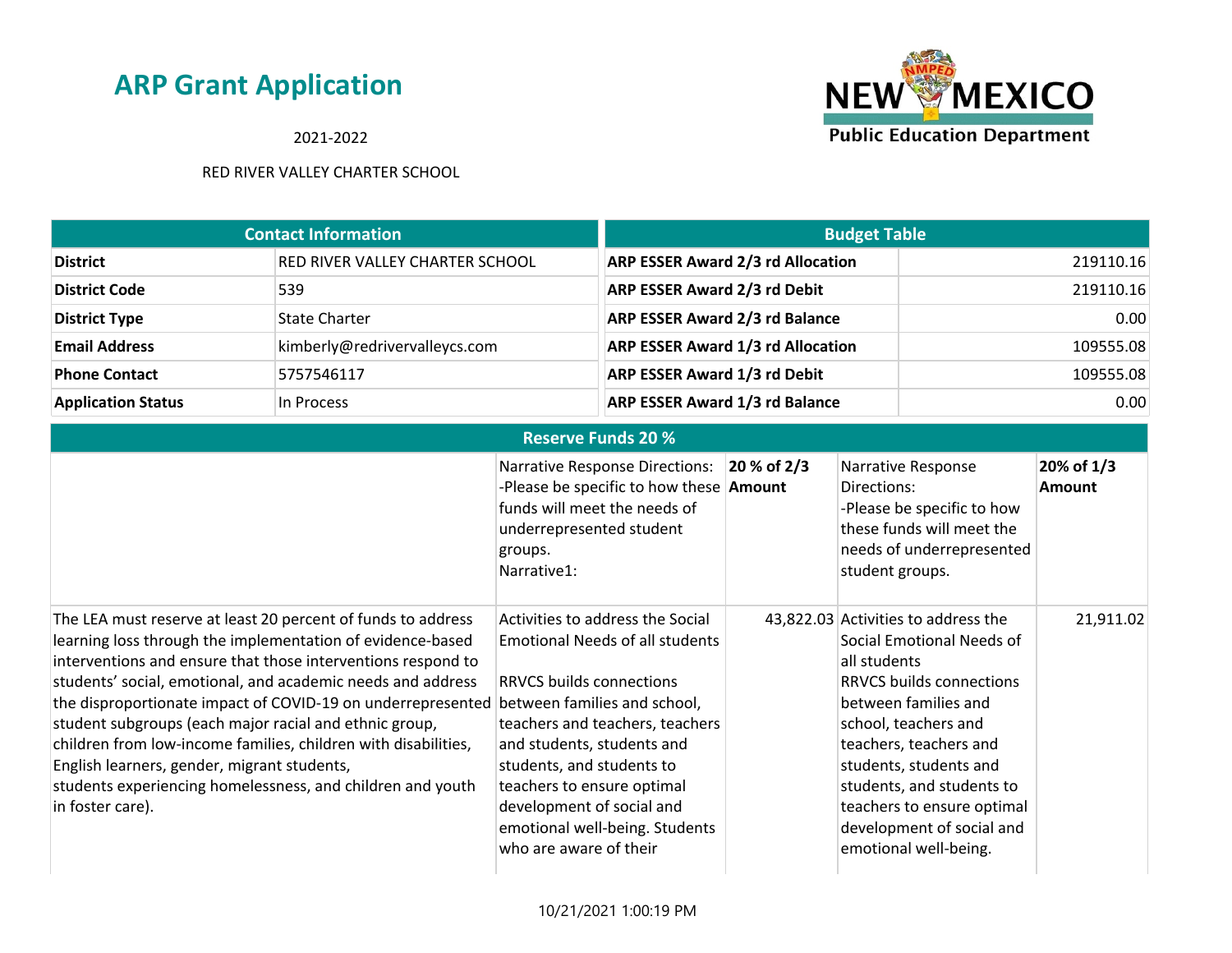2021-2022

#### RED RIVER VALLEY CHARTER SCHOOL

emotions/feelings and are better able to identify them are more likely to move through an emotion or feeling that is hindering success to one that supports success. Our attention to our students emotional and social well-being will create the space for students to identify and understand what they are feeling and provide tools to teachers to help students through this process. Understanding and being sensitive to the emotions/feelings that students are feeling will strengthen positive emotions/feelings and academic success. The school family reduces stress while creating an atmosphere of caring, encouragement, and meaningful contributions (Conscious Discipline and Love & Logic). RRVCS uses connection to encourage impulse control while emphasizing selfregulation skills in context. Neuroscience emphasizes that our brains develop through



Students who are aware of their emotions/feelings and are better able to identify them are more likely to move through an emotion or feeling that is hindering success to one that supports success. Our attention to our students emotional and social wellbeing will create the space for students to identify and understand what they are feeling and provide tools to teachers to help students through this process. Understanding and being sensitive to the emotions/feelings that students are feeling will strengthen positive emotions/feelings and academic success. The school family reduces stress while creating an atmosphere of caring, encouragement, and meaningful contributions (Conscious Discipline and Love & Logic). RRVCS uses connection to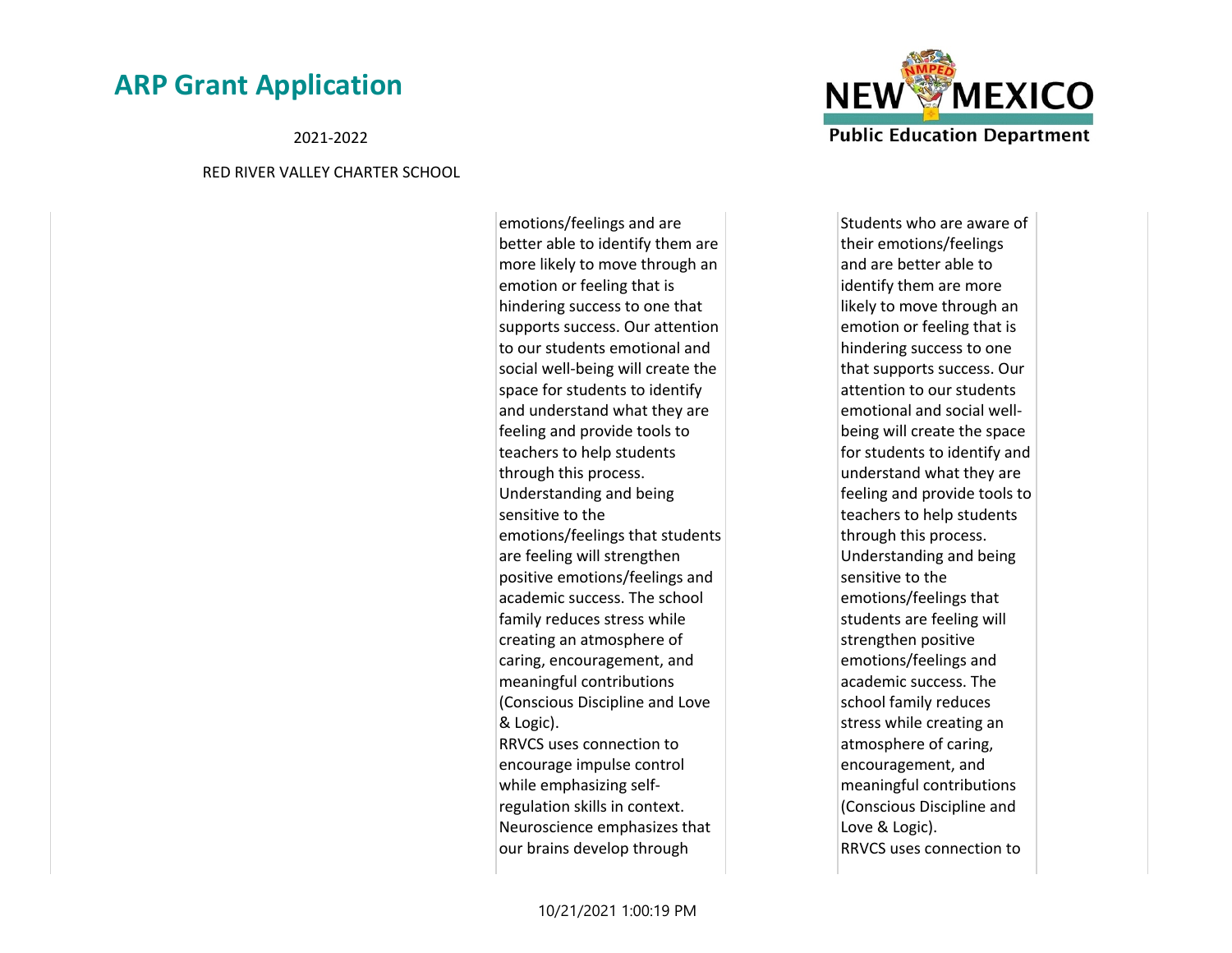2021-2022

#### RED RIVER VALLEY CHARTER SCHOOL

meaningful social interactions (Jensen, 2000). Research supports that contributing through service promotes selfworth and contribution is one of the most rewarding. RRVCS will use reserve funding to build connections with our students, reduce stress and build knowledge with real world experiences, as we authentically practice and use social-emotional skills and regulations during activities that include, but not limited to classroom work and connections, field trips, servicelearning opportunities, social skills engagement, supportive social skills curriculum, staff professional development and supports, and other opportunities to reinforce safe emotional and social experiences. Additionally, RRVCS will use funding to provide training and hire SEL Support staff. Research based SEL curriculums include Conscious Discipline and Love&Logic. Additional



encourage impulse control while emphasizing selfregulation skills in context. Neuroscience emphasizes that our brains develop through meaningful social interactions (Jensen, 2000). Research supports that contributing through service promotes selfworth and contribution is one of the most rewarding. RRVCS will use reserve funding to build connections with our students, reduce stress and build knowledge with real world experiences, as we authentically practice and use social-emotional skills and regulations during activities that include, but not limited to classroom work and connections, field trips, service-learning opportunities, social skills engagement, supportive social skills curriculum, staff professional development and supports, and other opportunities to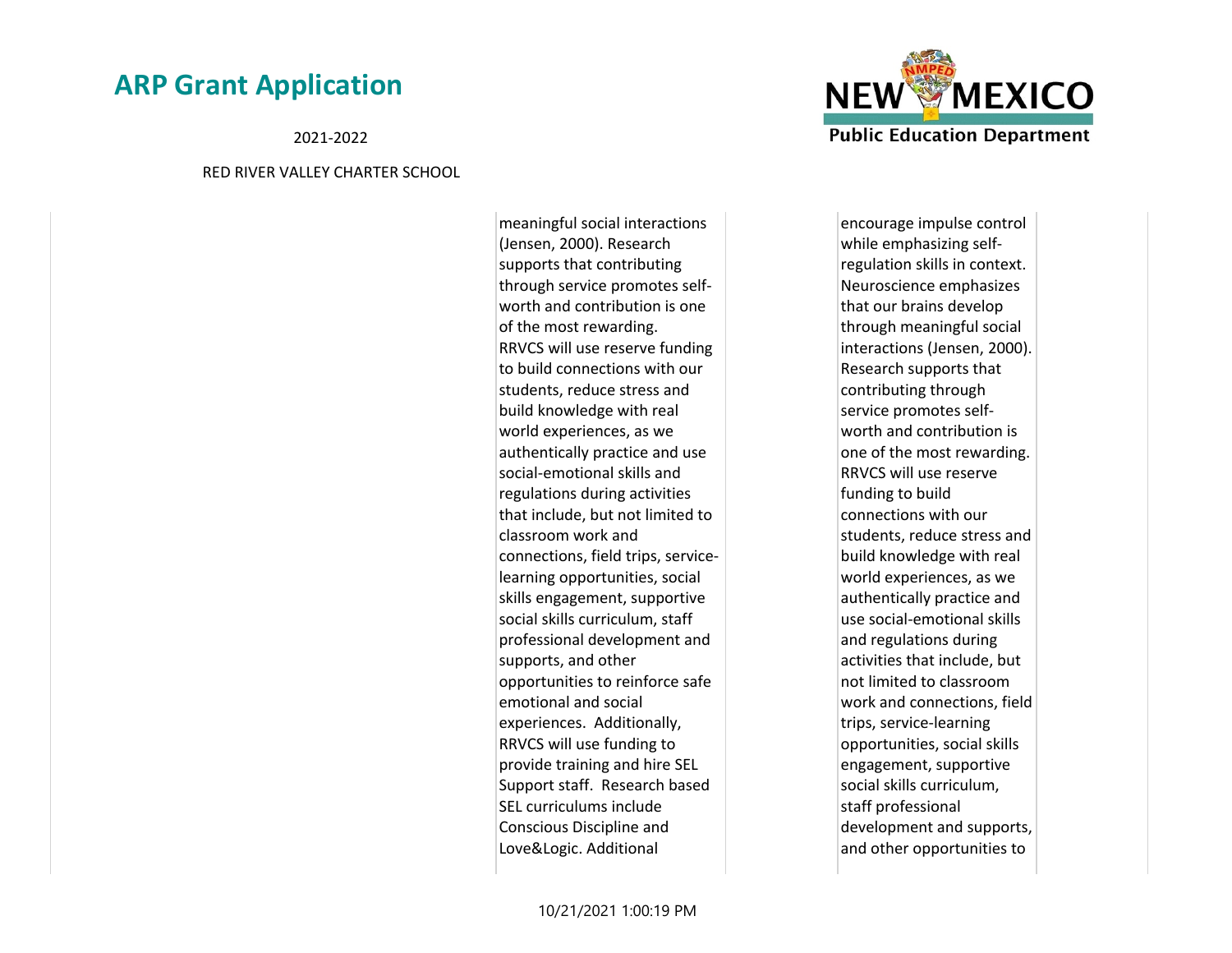2021-2022

#### RED RIVER VALLEY CHARTER SCHOOL

supports may include activities, classroom focused lessons to support understanding emotions and application of strategies to support the mindset of growth.

Conscious Discipline https://ies.ed.gov/ncee/wwc/St udy/88757 A state-wide quasiexperimental effectiveness study of the scale-up of schoolwide Positive Behavioral Interventions and Supports https://ies.ed.gov/ncee/wwc/St udy/74125 A comparative investigation of reciprocal teaching and teacher directed strategies designed to enhance social skills.

Activities to address the Academic Needs of all students RRVCS will purchase academic materials that will support accelerated learning while also supporting the mission of the school and the students in their



reinforce safe emotional and social experiences. Additionally, RRVCS will use funding to provide training and hire SEL Support staff. Research based SEL curriculums include Conscious Discipline and Love&Logic. Additional supports may include activities, classroom focused lessons to support understanding emotions and application of strategies to support the mindset of growth.

Conscious Discipline https://ies.ed.gov/ncee/w wc/Study/88757 A statewide quasi-experimental effectiveness study of the scale-up of school-wide Positive Behavioral Interventions and Supports https://ies.ed.gov/ncee/w wc/Study/74125 A comparative investigation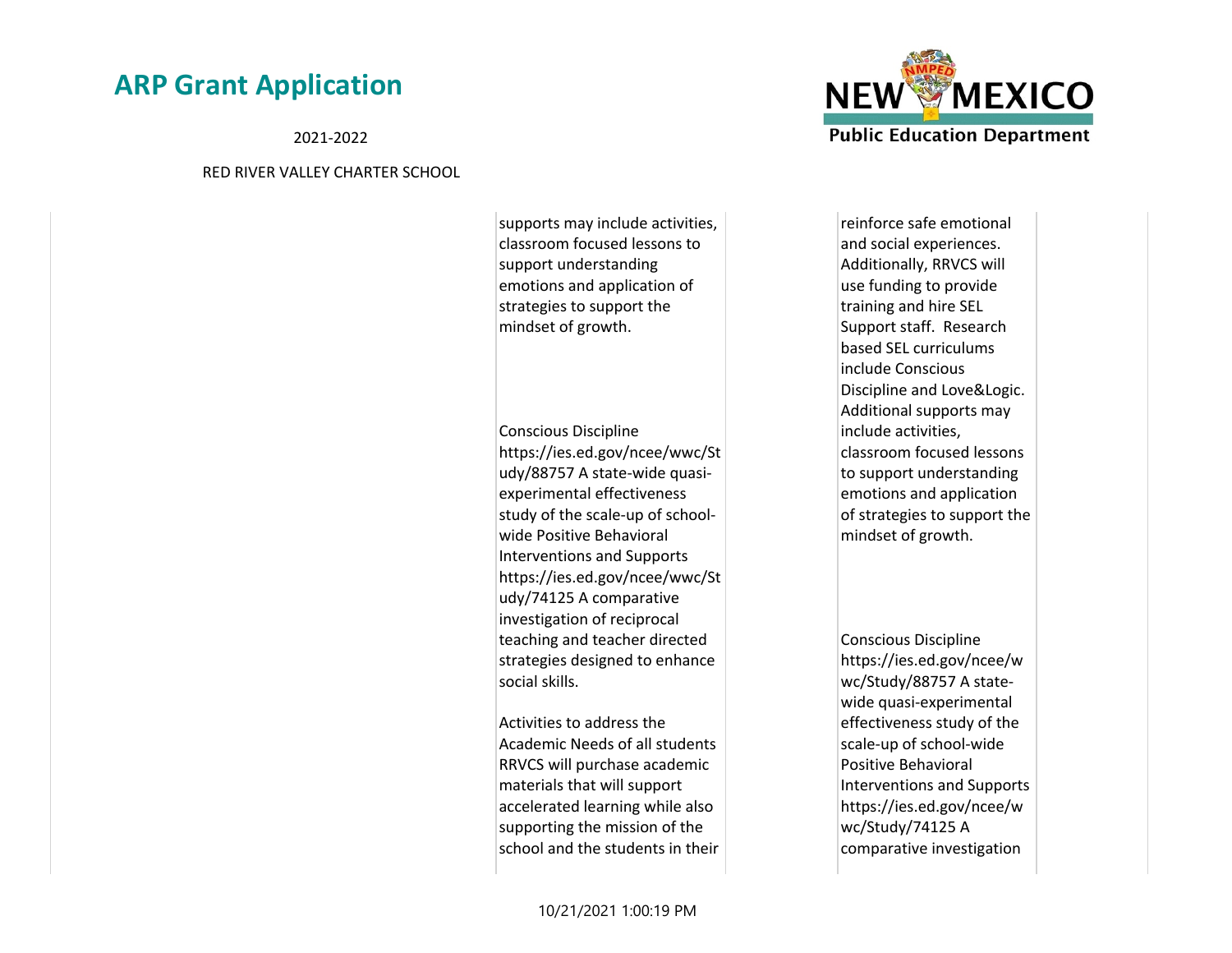2021-2022

#### RED RIVER VALLEY CHARTER SCHOOL

academic journey. Curriculum supports will focus on literacy, math, science, and diverse learners. RRVCS will continue to support students in academic foundations that accelerate learning. Adding new editions and digital options that are available to support our students both on campus and at home are key. Research based programs include Waterford, Core Knowledge Language Arts, iReady, iStation, and MidSchMath. RRVCS may purchase Language Arts Curriculum that supports standards of learning that include, but are not limited to alphabetics, potentially positive effects on reading fluency, and mixed effects on comprehension and general reading achievement for students in grades K–6 phonemic awareness. Purchasing this curriculum will enhance opportunities for our students to gain additional skills and knowledge moving forward and fill in the gaps that may



of reciprocal teaching and teacher directed strategies designed to enhance social skills.

Activities to address the Academic Needs of all students RRVCS will purchase academic materials that will support accelerated learning while also supporting the mission of the school and the students in their academic journey. Curriculum supports will focus on literacy, math, science, and diverse learners. RRVCS will continue to support students in academic foundations that accelerate learning. Adding new editions and digital options that are available to support our students both on campus and at home are key. Research based programs include Waterford, Core Knowledge Language Arts,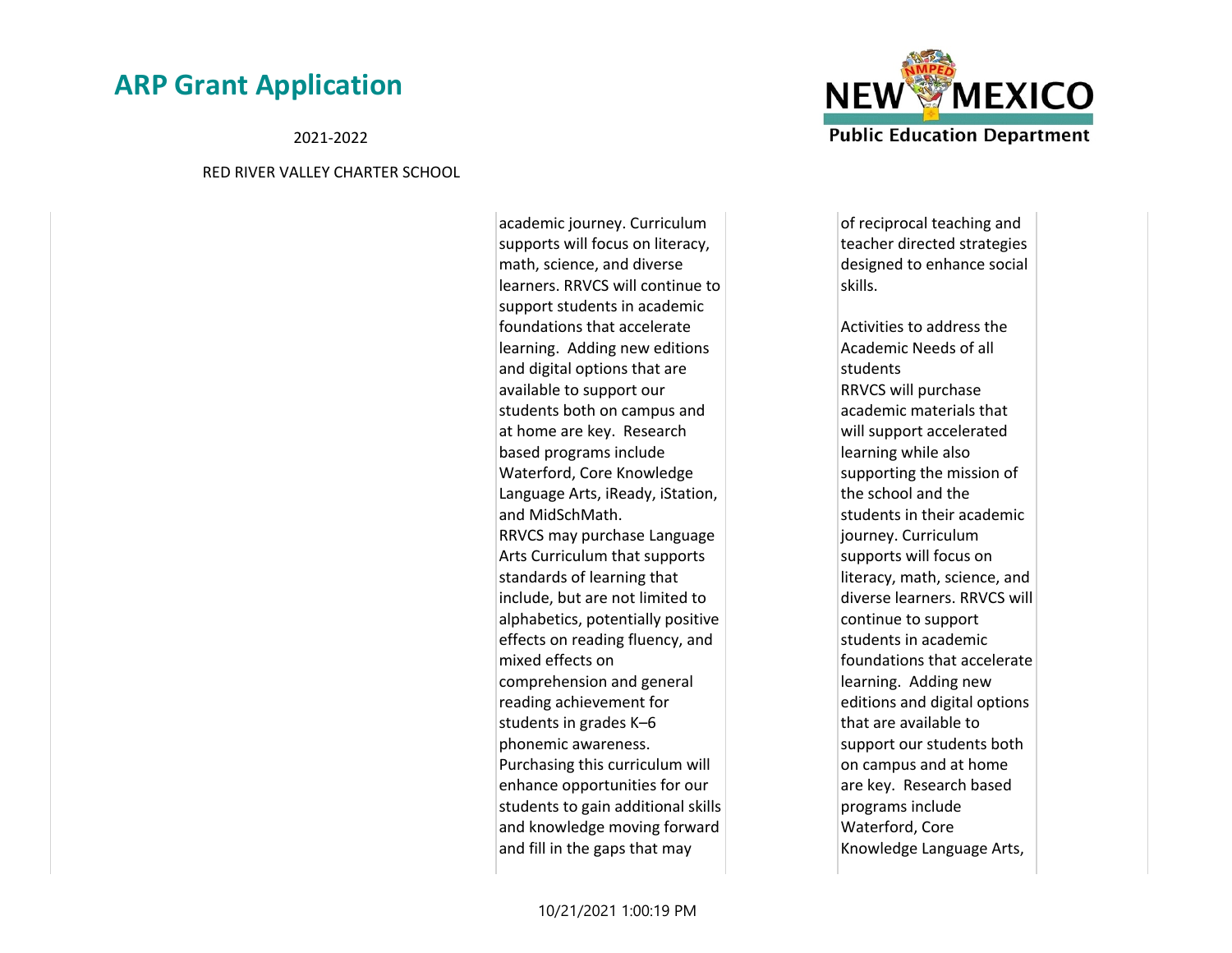2021-2022

#### RED RIVER VALLEY CHARTER SCHOOL

have occurred during home learning. The school's mission is to provide quality learning experiences academically, socially, and physically utilizing the Core Knowledge Curriculum. Grades K-3rd began using the CKLA this year and students are advancing through the concepts. Grades 4th-6th will begin using the CKLA curriculum once purchased to enhance learning and literacy experiences. Additionally, K-6th grades will utilize the Waterford curriculum to enhance learning in both the in person and online settings. Waterford is a research-based program that supports students in their learning where they are and increases in knowledge in skills as the student gains mastery. This program could be utilized during the school day and at home, too. Other curriculum supports may include iReady, MidSchMath, and iStation. CKLA Support https://ies.ed.gov/ncee/wwc/St



iReady, iStation, and MidSchMath. RRVCS may purchase Language Arts Curriculum that supports standards of learning that include, but are not limited to alphabetics, potentially positive effects on reading fluency, and mixed effects on comprehension and general reading achievement for students in grades K–6 phonemic awareness. Purchasing this curriculum will enhance opportunities for our students to gain additional skills and knowledge moving forward and fill in the gaps that may have occurred during home learning. The school's mission is to provide quality learning experiences academically, socially, and physically utilizing the Core Knowledge Curriculum. Grades K-3rd began using the CKLA this year and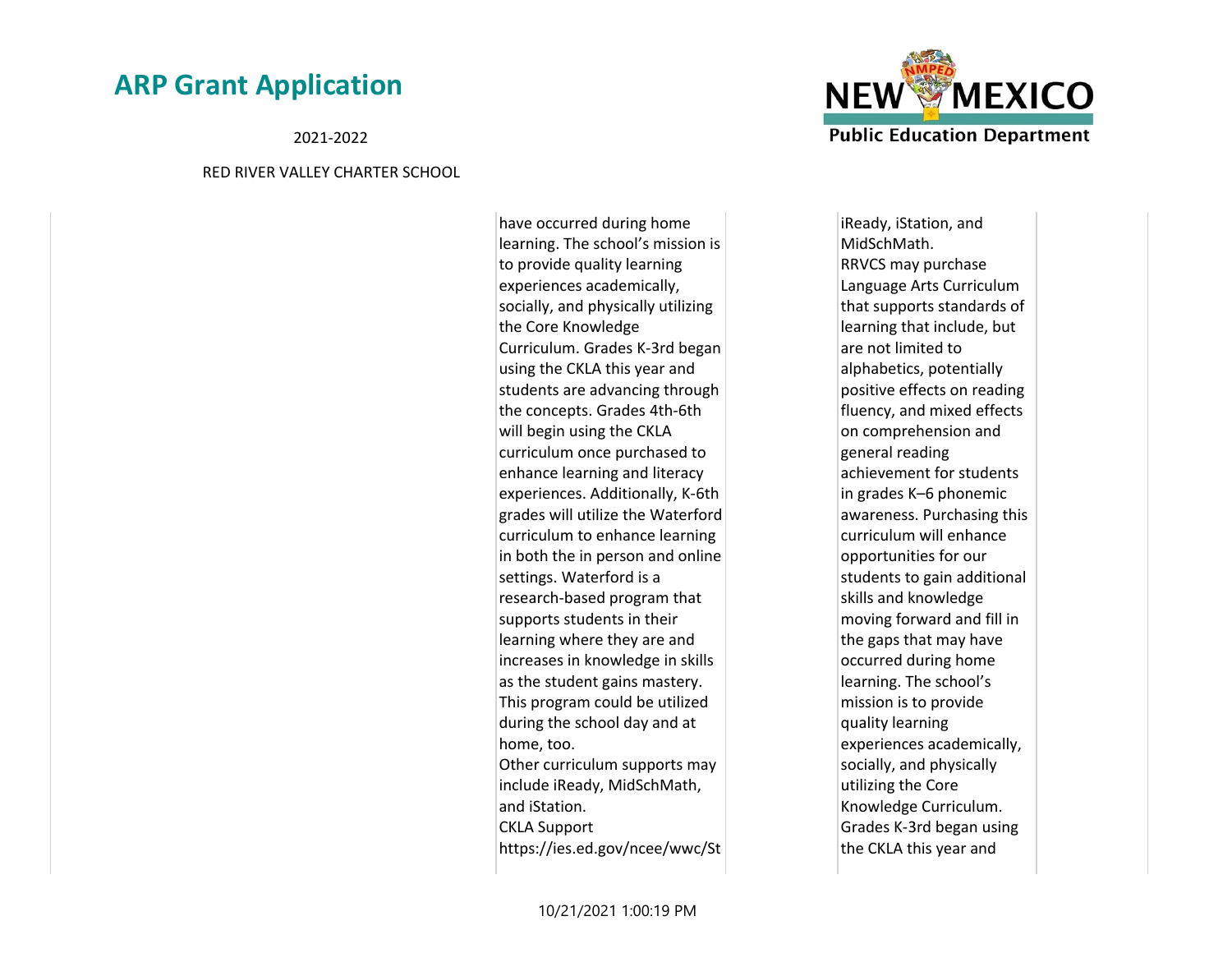2021-2022

#### RED RIVER VALLEY CHARTER SCHOOL

udy/84085 Achievement Network's Investing in Innovation Expansion: Impacts on educator practice and student achievement. https://ies.ed.gov/ncee/wwc/St udy/85504 Effects of a yearlong supplemental reading intervention for students with reading difficulties in fourth grade https://ies.ed.gov/ncee/wwc/St udy/81596 The Enhanced Reading Opportunities study final report: The impact of supplemental literacy courses for struggling ninth-grade readers [Analysis of Xtreme Reading] (NCEE 2010-4021) https://ies.ed.gov/ncee/wwc/St udy/67267 The Enhanced Reading Opportunities study: Findings from the second year of implementation (NCEE 2009- 4036). https://www.coreknowledge.or g/our-approach/resultsresearch/research-studies/ https://ies.ed.gov/ncee/wwc/St udy/82905 A randomized control trial of a tier-2 small-



students are advancing through the concepts. Grades 4th-6th will begin using the CKLA curriculum once purchased to enhance learning and literacy experiences. Additionally, K-6th grades will utilize the Waterford curriculum to enhance learning in both the in person and online settings. Waterford is a research-based program that supports students in their learning where they are and increases in knowledge in skills as the student gains mastery. This program could be utilized during the school day and at home, too. Other curriculum supports may include iReady, MidSchMath, and iStation. CKLA Support https://ies.ed.gov/ncee/w wc/Study/84085 Achievement Network's Investing in Innovation Expansion: Impacts on educator practice and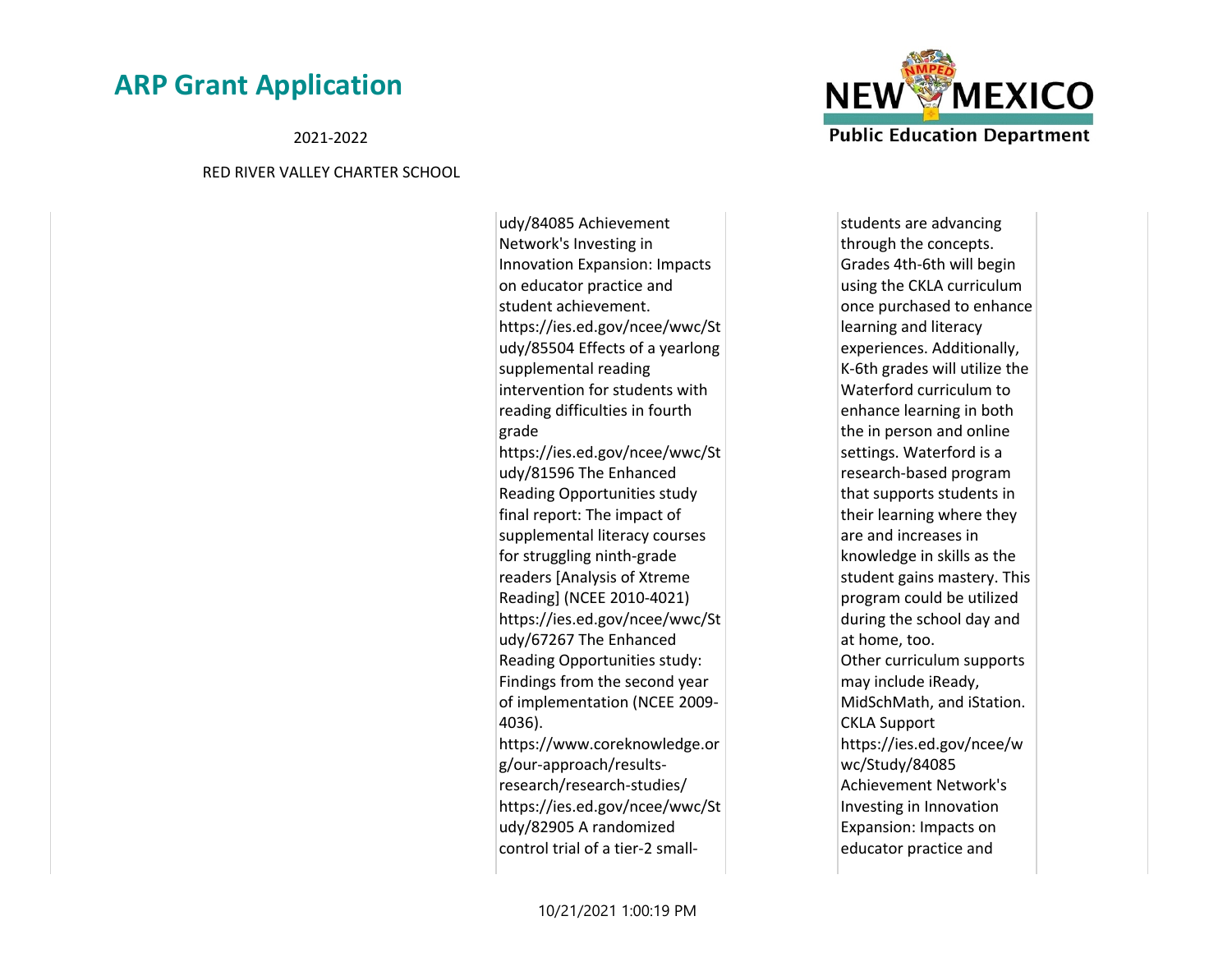2021-2022

#### RED RIVER VALLEY CHARTER SCHOOL

for young struggling readers. iReady https://www.istation.com/Abo ut/Studies iStation https://edcuration.com/resourc e/product/12/Curriculum%20 Associates%20research.pdf MidSchMath https://www.midschoolmath.co m/research Fast FORWord-Math https://ies.ed.gov/ncee/wwc/d ocs/multimedia/rti\_files/assets /pdf/rti\_math\_reading\_event.p df Waterford https://ies.ed.gov/ncee/wwc/St udy/82541 https://ies.ed.gov/ncee/wwc/D ocs/InterventionReports/WWC \_Waterford\_ECE\_073007.pdf https://www.waterford.org/res earch/ https://www.waterford.org/ne ws/study-waterford-upstartparticipants-score-stateaverages-later-grades/ Activities that go above and

group intervention ('MiniLit')



student achievement. https://ies.ed.gov/ncee/w wc/Study/85504 Effects of a yearlong supplemental reading intervention for students with reading difficulties in fourth grade https://ies.ed.gov/ncee/w wc/Study/81596 The Enhanced Reading Opportunities study final report: The impact of supplemental literacy courses for struggling ninth-grade readers [Analysis of Xtreme Reading] (NCEE 2010-4021) https://ies.ed.gov/ncee/w wc/Study/67267 The Enhanced Reading Opportunities study: Findings from the second year of implementation (NCEE 2009-4036). https://www.coreknowled ge.org/ourapproach/resultsresearch/research-studies/ https://ies.ed.gov/ncee/w wc/Study/82905 A randomized control trial of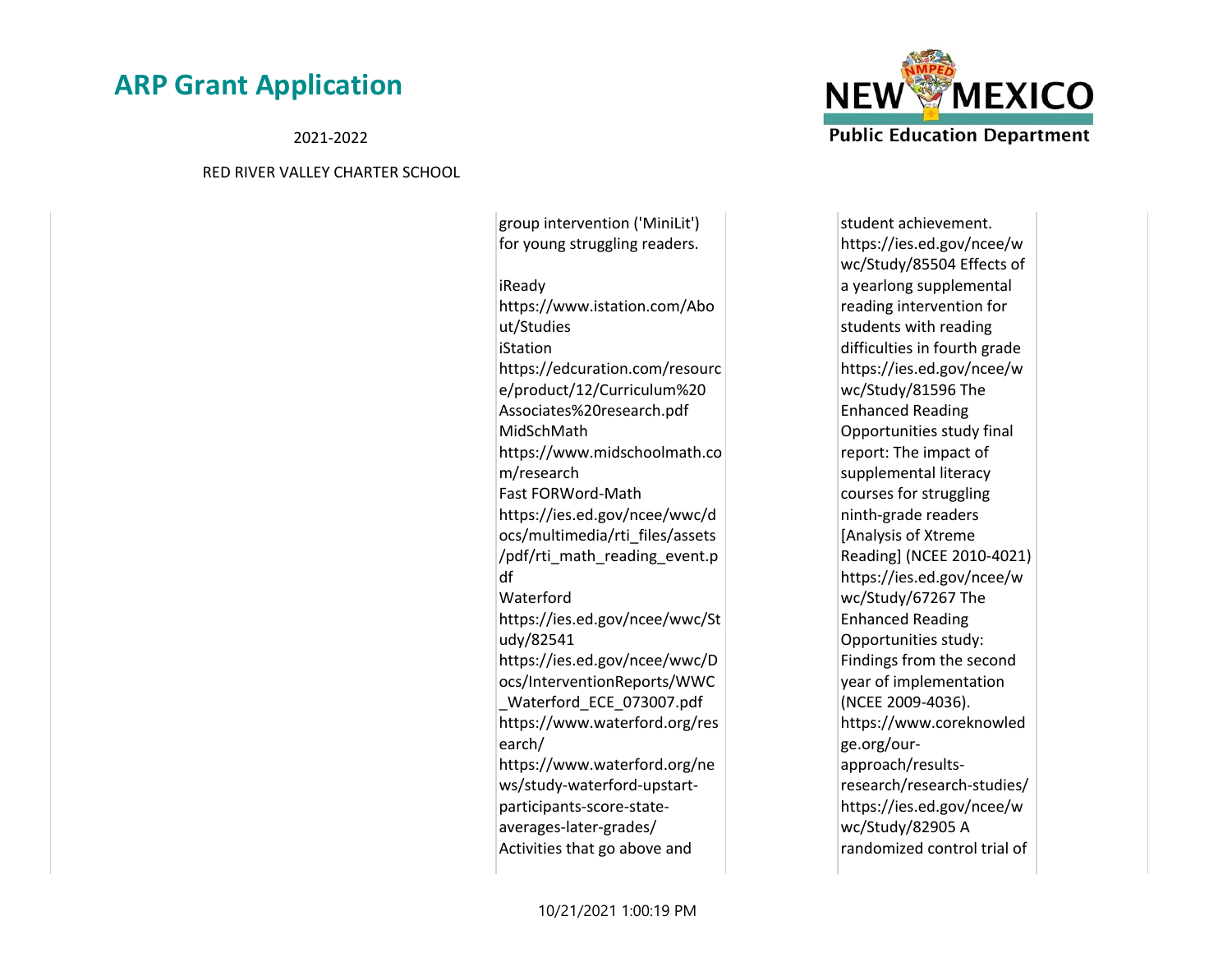2021-2022

#### RED RIVER VALLEY CHARTER SCHOOL

beyond all services offered to all students to address the disproportionate impact of COVID-19 on underrepresented student subgroups Bus service to transport students from afterschool activities to home, including tutoring and extracurricular activities.



a tier-2 small-group intervention ('MiniLit') for young struggling readers.

iReady https://www.istation.com/ About/Studies iStation https://edcuration.com/res ource/product/12 /Curriculum%20Associates %20research.pdf MidSchMath https://www.midschoolma th.com/research Fast FORWord-Math https://ies.ed.gov/ncee/w wc/docs/multimedia/rti\_fil es/assets/pdf/rti\_math\_re ading\_event.pdf Waterford https://ies.ed.gov/ncee/w wc/Study/82541 https://ies.ed.gov/ncee/w wc/Docs/InterventionRepo rts/WWC\_Waterford\_ECE\_ 073007.pdf https://www.waterford.org /research/ https://www.waterford.org /news/study-waterford-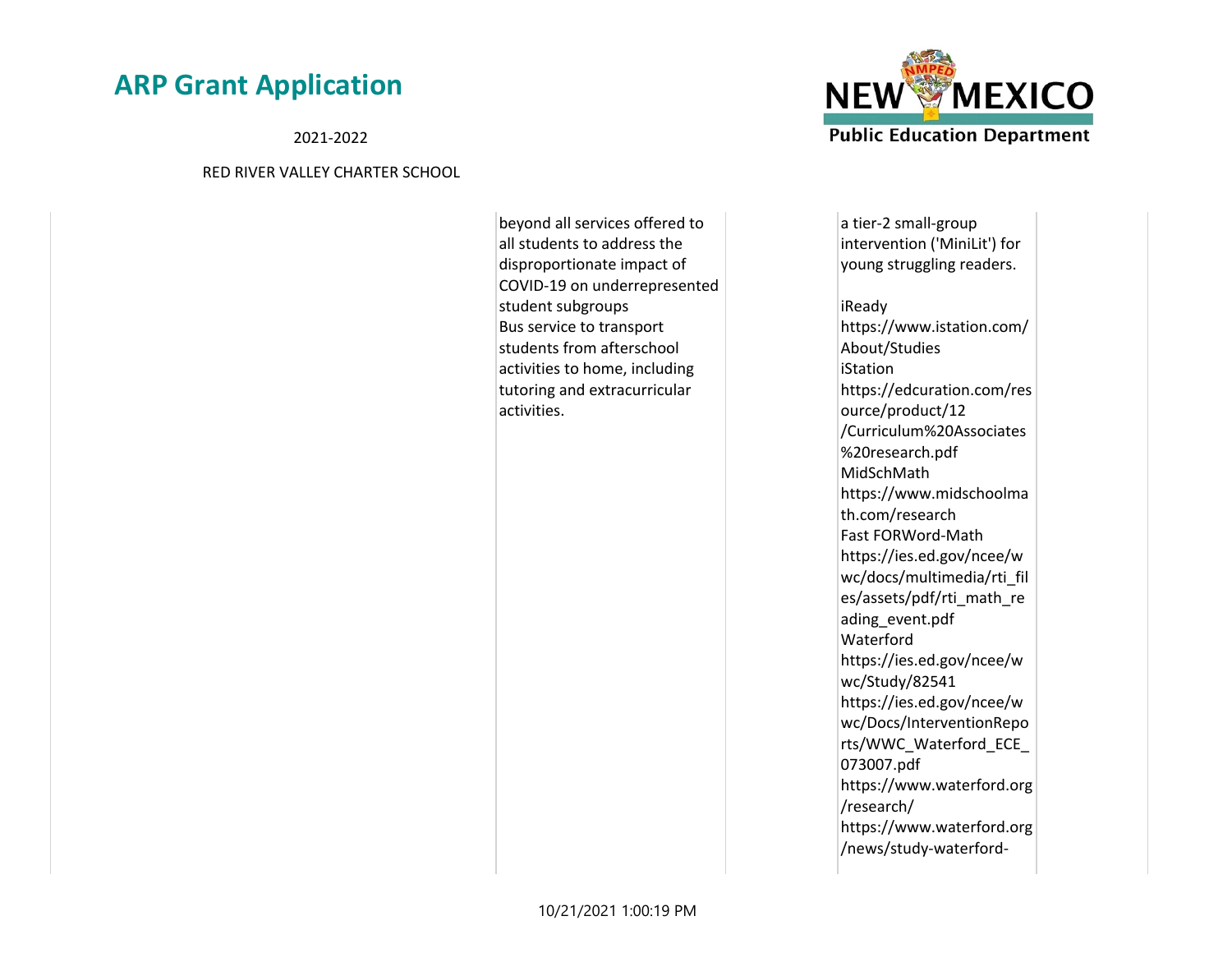2021-2022



|                                                                                                                                                                          |           |           | upstart-participants-score-<br>state-averages-later-<br>grades/<br>Activities that go above<br>and beyond all services<br>offered to all students to<br>address the<br>disproportionate impact of<br>COVID-19 on<br>underrepresented student<br>subgroups<br>Bus service to transport<br>students from afterschool<br>activities to home,<br>including tutoring and<br>extracurricular activities. |          |
|--------------------------------------------------------------------------------------------------------------------------------------------------------------------------|-----------|-----------|----------------------------------------------------------------------------------------------------------------------------------------------------------------------------------------------------------------------------------------------------------------------------------------------------------------------------------------------------------------------------------------------------|----------|
| Activities to address the Social Emotional Needs of all students                                                                                                         | Yes       | 20,411.00 | Yes                                                                                                                                                                                                                                                                                                                                                                                                | 9,955.50 |
| Activities to address the Academic Needs of all students                                                                                                                 | Yes       | 20,411.00 | Yes                                                                                                                                                                                                                                                                                                                                                                                                | 9,955.50 |
| Activities that go above and beyond all services offered to all<br>students to address the disproportionate impact of COVID-19<br>on underrepresented student subgroups: | Yes       | 3,000.03  | Yes                                                                                                                                                                                                                                                                                                                                                                                                | 2,000.02 |
| Students from each racial or ethnic group (e.g., identifying<br>disparities and focusing on underserved student groups by<br>race or ethnicity)                          | <b>No</b> | 0.00      | No                                                                                                                                                                                                                                                                                                                                                                                                 | 0.00     |
| Students from low-income families                                                                                                                                        | <b>No</b> | 0.00      | No                                                                                                                                                                                                                                                                                                                                                                                                 | 0.00     |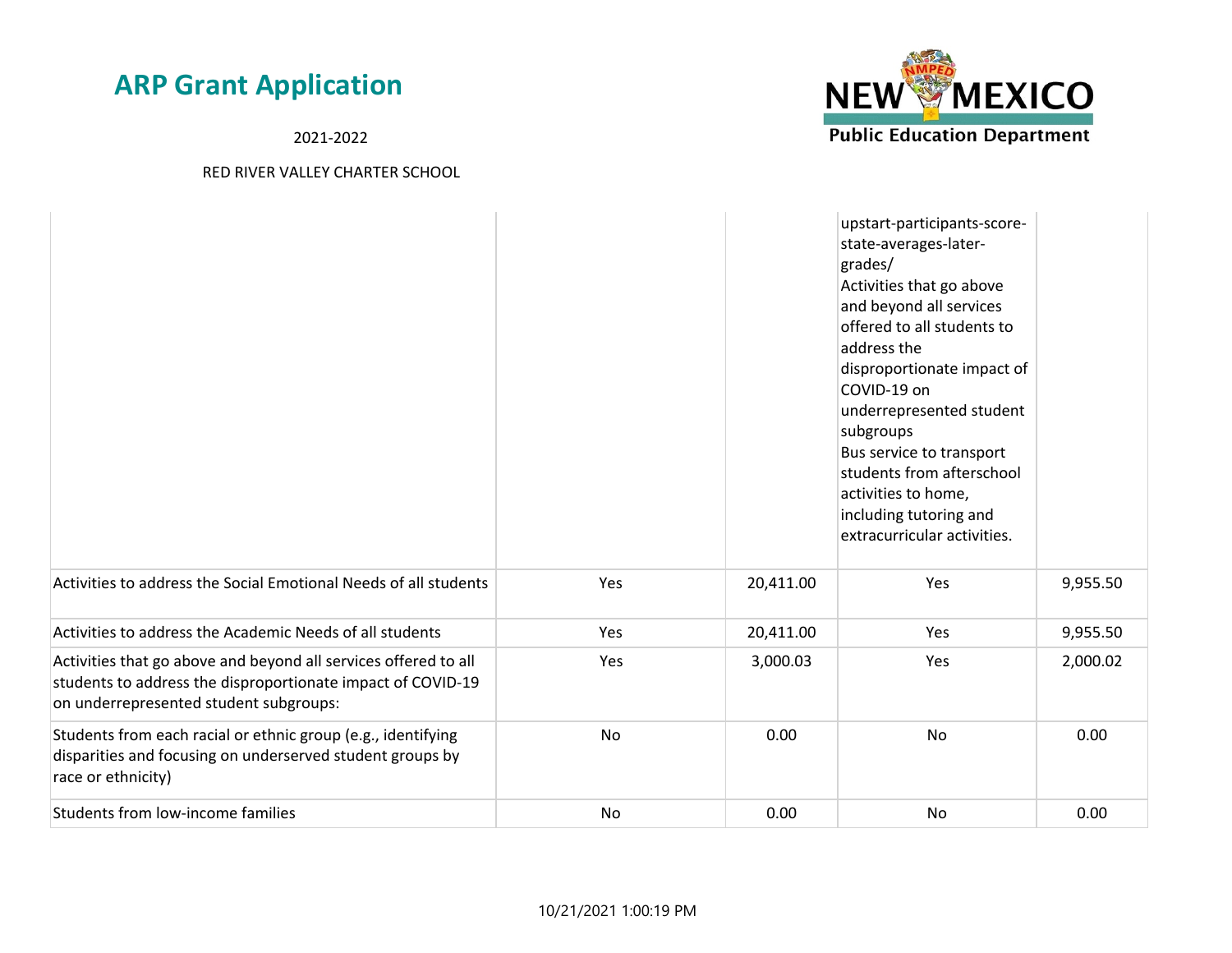## 2021-2022

| Children with disabilities (including infants, toddlers, children,<br>and youth with disabilities eligible under the Individuals with<br>Disabilities Education Act ("IDEA")) | No | 0.00      | No | 0.00      |
|-------------------------------------------------------------------------------------------------------------------------------------------------------------------------------|----|-----------|----|-----------|
| English learners                                                                                                                                                              | No | 0.00      | No | 0.00      |
| Gender (e.g., identifying disparities and focusing on<br>underserved student groups by gender)                                                                                | No | 0.00      | No | 0.00      |
| Migratory students                                                                                                                                                            | No | 0.00      | No | 0.00      |
| Students experiencing homelessness                                                                                                                                            | No | 0.00      | No | 0.00      |
| Children and youth in foster care                                                                                                                                             | No | 0.00      | No | 0.00      |
| <b>Sub Totals</b>                                                                                                                                                             |    | 43,822.03 |    | 21,911.02 |

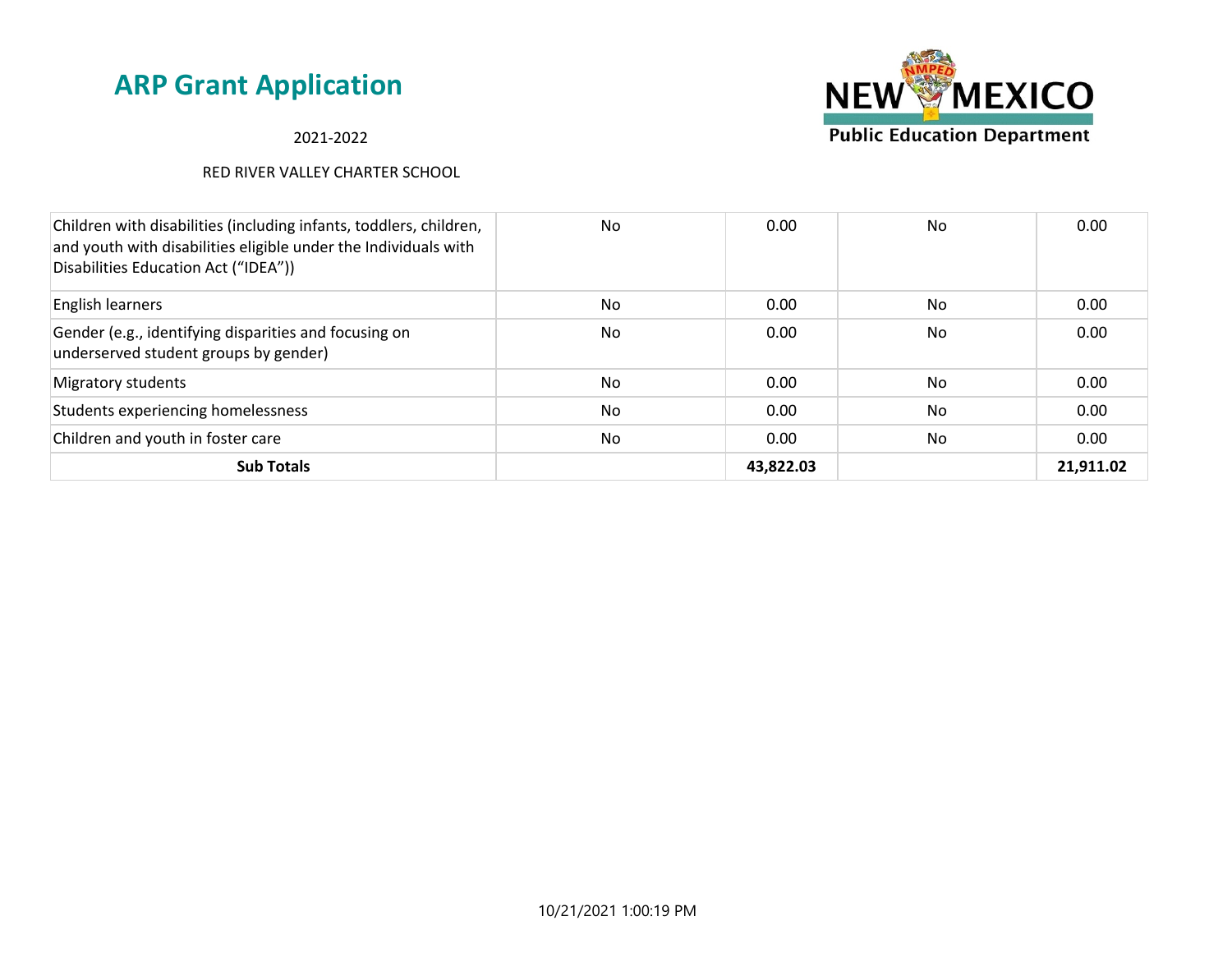**NEW MEXICO Public Education Department** 

## 2021-2022

|                                                                                                                                                                                                                                                                                                                                                                                                                                                                                                                                                                                             | <b>Additional Reserve Funds (Optional)</b>                                                                                                                |      |                                                                                                                                               |      |  |  |
|---------------------------------------------------------------------------------------------------------------------------------------------------------------------------------------------------------------------------------------------------------------------------------------------------------------------------------------------------------------------------------------------------------------------------------------------------------------------------------------------------------------------------------------------------------------------------------------------|-----------------------------------------------------------------------------------------------------------------------------------------------------------|------|-----------------------------------------------------------------------------------------------------------------------------------------------|------|--|--|
|                                                                                                                                                                                                                                                                                                                                                                                                                                                                                                                                                                                             | <b>Narrative Response Directions:</b><br>-Please be specific to how these funds will meet<br>the needs of underrepresented student groups.<br>Narrative1: |      | <b>Narrative Response Directions:</b><br>-Please be specific to how these funds will<br>meet the needs of underrepresented<br>student groups. |      |  |  |
| Funds above and beyond the 20 percent minimum of funds to<br>address learning loss through the implementation of evidence-<br>based interventions and ensure that those interventions<br>respond to students' social, emotional, and academic needs<br>and address the disproportionate impact of COVID-19 on<br>underrepresented student subgroups (each major racial and<br>ethnic group, children from low-income families, children with<br>disabilities, English learners, gender, migrant students,<br>students experiencing homelessness, and children and youth<br>in foster care). |                                                                                                                                                           |      |                                                                                                                                               |      |  |  |
| Activities to address the Social Emotional Needs of all students                                                                                                                                                                                                                                                                                                                                                                                                                                                                                                                            | No                                                                                                                                                        | 0.00 | <b>No</b>                                                                                                                                     | 0.00 |  |  |
| Activities to address the Academic Needs of all students                                                                                                                                                                                                                                                                                                                                                                                                                                                                                                                                    | No                                                                                                                                                        | 0.00 | No                                                                                                                                            | 0.00 |  |  |
| Activities that go above and beyond all services offered to all<br>students to address the disproportionate impact of COVID-19<br>on underrepresented student subgroups:                                                                                                                                                                                                                                                                                                                                                                                                                    | No                                                                                                                                                        | 0.00 | No                                                                                                                                            | 0.00 |  |  |
| Students from each racial or ethnic group (e.g., identifying<br>disparities and focusing on underserved student groups by<br>race or ethnicity)                                                                                                                                                                                                                                                                                                                                                                                                                                             | No                                                                                                                                                        | 0.00 | <b>No</b>                                                                                                                                     | 0.00 |  |  |
| Students from low-income families                                                                                                                                                                                                                                                                                                                                                                                                                                                                                                                                                           | No                                                                                                                                                        | 0.00 | No                                                                                                                                            | 0.00 |  |  |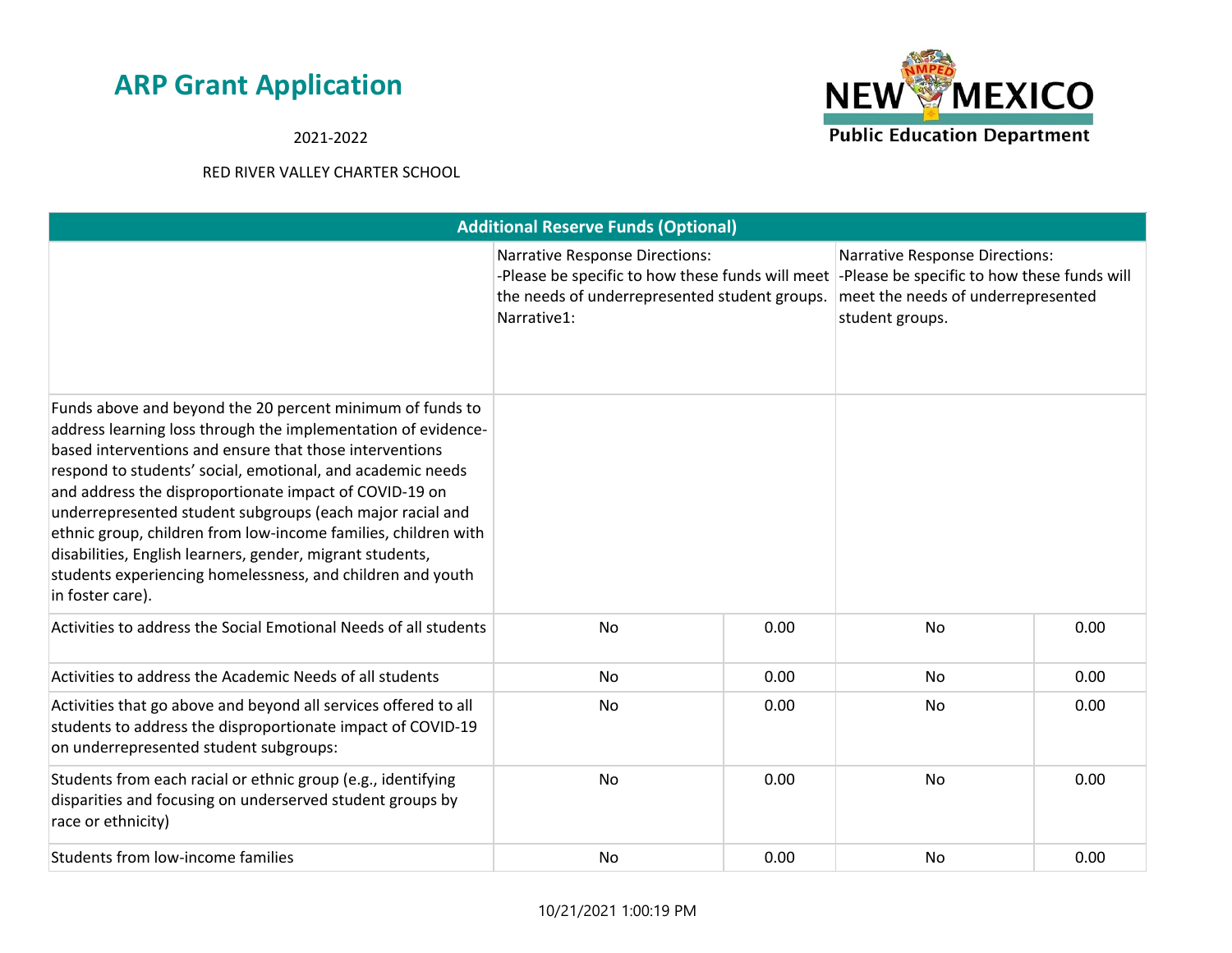2021-2022

### RED RIVER VALLEY CHARTER SCHOOL



### **Activities to Address Needs**

**Descriptions for all narrative responses below must describe how interventions to address the academic impact of lost instructional time, will respond to the academic, social, emotional, and mental health needs of all students, and particularly those students disproportionately impacted by the COVID-19 pandemic, including students from low-income families, students of color, English learners, children with disabilities, students experiencing homelessness, children and youth in foster care, and migratory students.**

| Funds may be used for a wide<br>range of activities to address<br>needs arising from the<br>coronavirus<br>pandemic, including any<br>activity authorized by the<br>following Acts. | 2/3 Amount Allocations |               | 1/3 Amount Allocations |               |
|-------------------------------------------------------------------------------------------------------------------------------------------------------------------------------------|------------------------|---------------|------------------------|---------------|
|                                                                                                                                                                                     | <b>Narrative</b>       | <b>Amount</b> | <b>Narrative</b>       | <b>Amount</b> |
| <b>Elementary and Secondary</b><br><b>Education Act (ESEA)</b>                                                                                                                      |                        | 0.00          |                        | 0.00          |

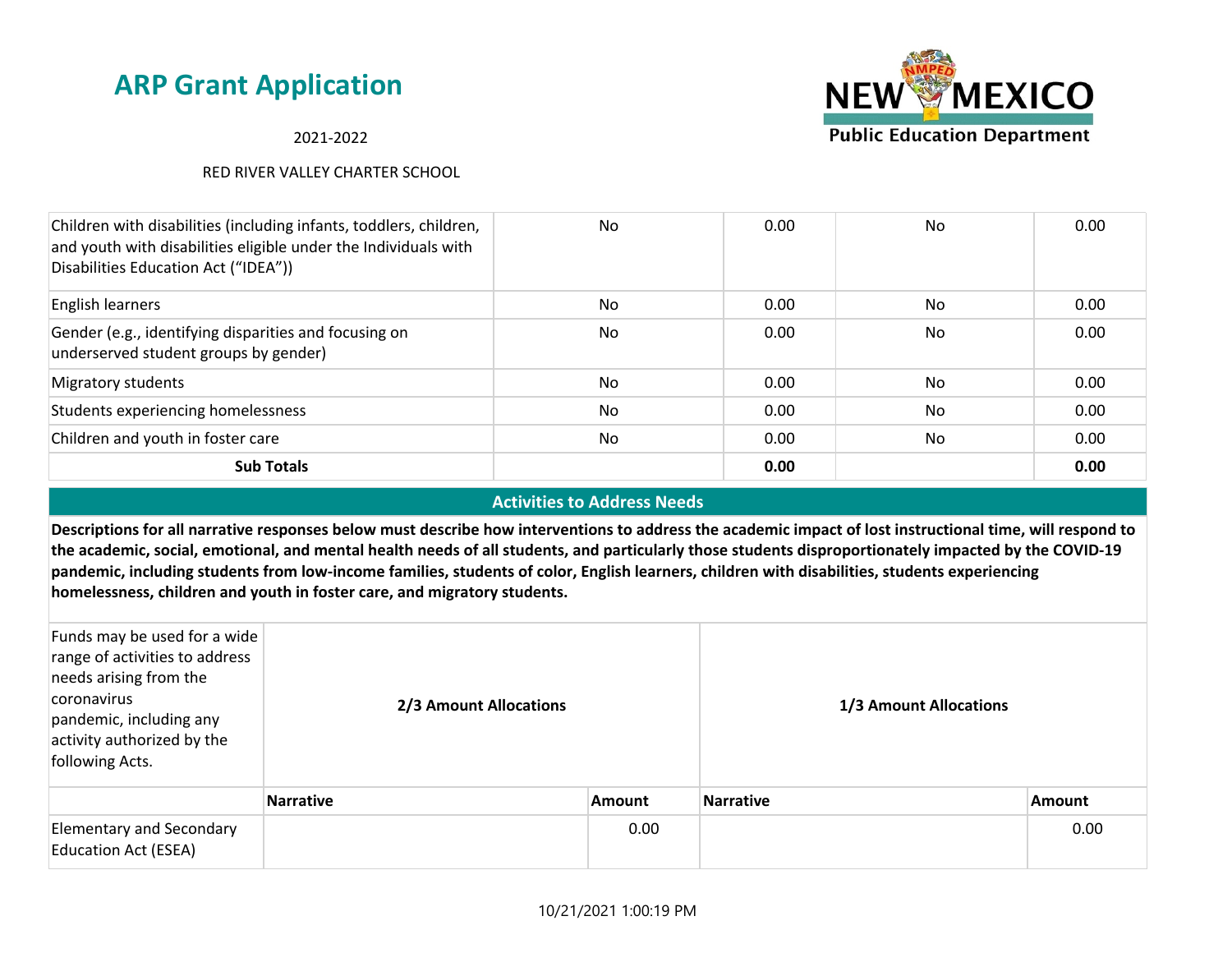**NEW MEXICO Public Education Department** 

2021-2022

| Individuals with Disabilities<br><b>Education Act (IDEA)</b>                   | 0.00 | 0.00 |
|--------------------------------------------------------------------------------|------|------|
| <b>Adult Education and Family</b><br>Literacy Act (AEFLA)                      | 0.00 | 0.00 |
| Carl D. Perkins Career and<br>Technical Education Act of<br>2006 (Perkins CTE) | 0.00 | 0.00 |
|                                                                                | 0.00 | 0.00 |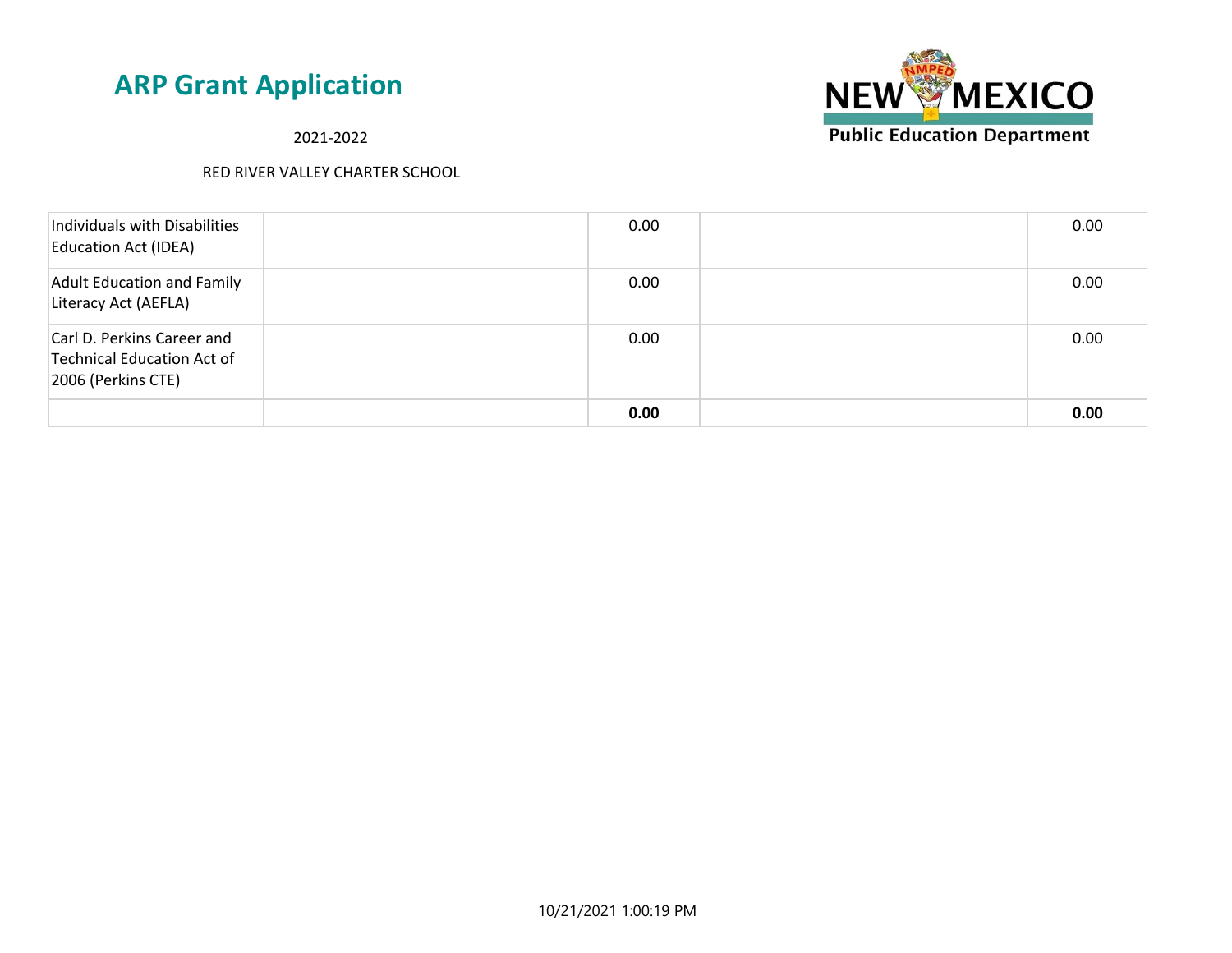2021-2022



| <b>Response Efforts - COVID 19</b>                                                                                                                                                                                                                                                                                                                                                                                                                                                                                                                                                                                                                                                                                                                                                                                                                                                                                            |                  |               |                  |        |
|-------------------------------------------------------------------------------------------------------------------------------------------------------------------------------------------------------------------------------------------------------------------------------------------------------------------------------------------------------------------------------------------------------------------------------------------------------------------------------------------------------------------------------------------------------------------------------------------------------------------------------------------------------------------------------------------------------------------------------------------------------------------------------------------------------------------------------------------------------------------------------------------------------------------------------|------------------|---------------|------------------|--------|
| <b>Allowable Activities for Remaining</b><br><b>Funds. Consistent with PED's priority</b><br>to close the digital divide, LEAs must<br>explain how they are using ARP ESSER<br>funds to ensure access to digital<br>devices and other technology for at-<br>risk students and teachers who need<br>them, as well as Internet technology<br>support services. Digital devices must<br>be capable of meeting at-risk<br>students' remote learning needs and<br>teachers' remote teaching needs.<br>Digital devices must allow for the<br>reliable download and upload of<br>assignments, streaming of<br>instructional videos, and participation<br>in individual and group video<br>conferencing. In the category below<br>"purchasing instructional technology,"<br>please include in the narrative an<br>explanation of how the LEA is meeting<br>this priority and a dollar amount that<br>will be used for these purposes. | ARP ESSER 2/3    |               | ARP ESSER 1/3    |        |
|                                                                                                                                                                                                                                                                                                                                                                                                                                                                                                                                                                                                                                                                                                                                                                                                                                                                                                                               | <b>Narrative</b> | <b>Amount</b> | <b>Narrative</b> | Amount |
| Training and professional development<br>on sanitizing and minimizing the<br>spread of infectious diseases                                                                                                                                                                                                                                                                                                                                                                                                                                                                                                                                                                                                                                                                                                                                                                                                                    |                  | 0.00          |                  | 0.00   |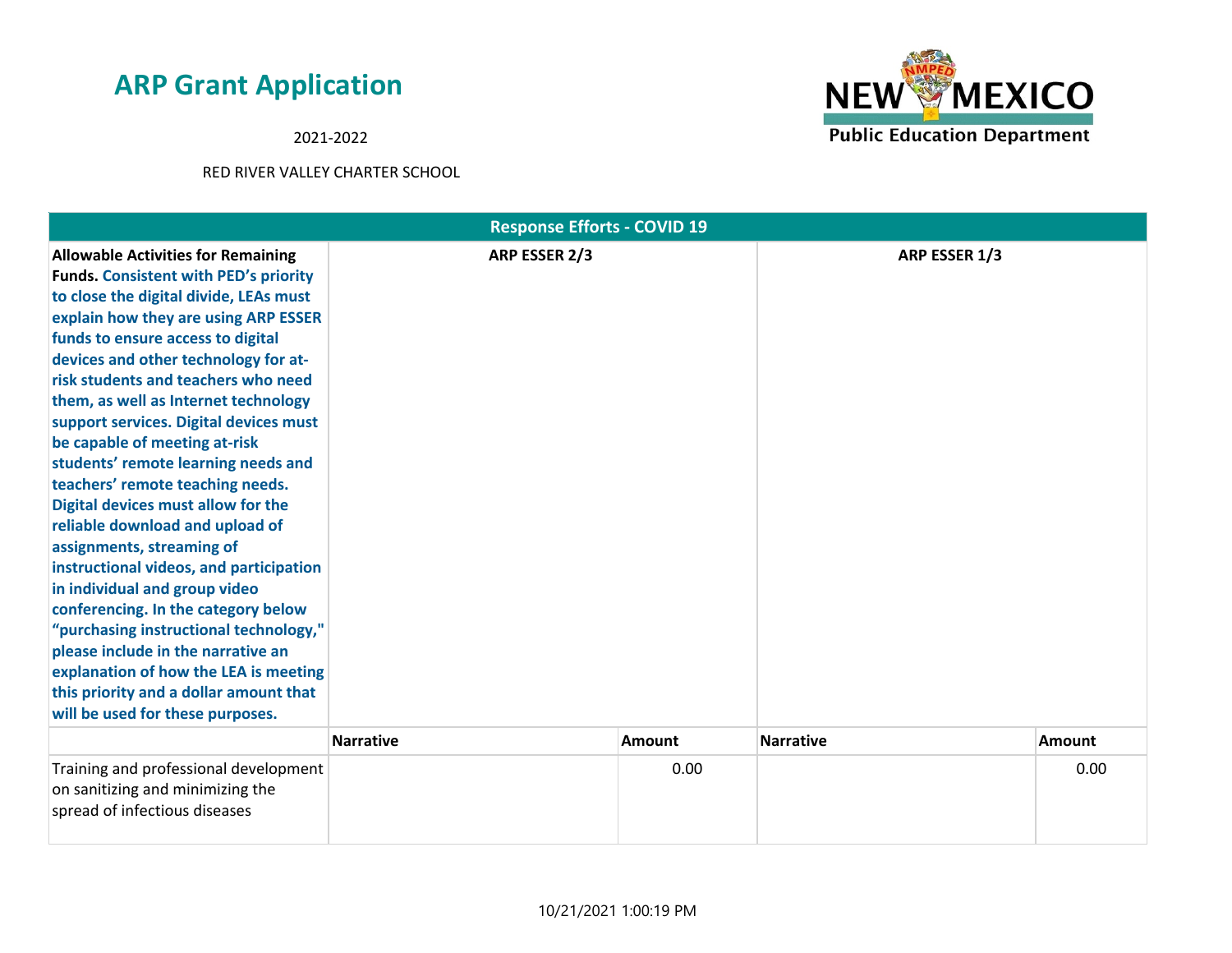## 2021-2022



| Purchasing supplies to sanitize and<br>clean the LEA's facilities                                                                    | RRVCS is a state charter school and<br>before the COVID pandemic, teachers<br>and staff were responsible for cleaning<br>classrooms and bathrooms weekly. The<br>heft of the pandemic and the necessity<br>for disinfection and cleaning more than<br>weekly found us looking for contracted<br>cleaning and disinfection services. With<br>the uncertainty of the continued threat<br>to our students and staff, it was<br>determined that we would continue to<br>contract the disinfection and cleaning to<br>maintain a proactive response to the<br>COVID pandemic. The funds budgeted<br>to this category will offset the cost of<br>disinfection and cleaning for the 2022-<br>23 school year. | 14,000.00  | RRVCS is a state charter school and<br>before the COVID pandemic, teachers<br>and staff were responsible for cleaning<br>classrooms and bathrooms weekly.<br>The heft of the pandemic and the<br>necessity for disinfection and cleaning<br>more than weekly found us looking for<br>contracted cleaning and disinfection<br>services. With the uncertainty of the<br>continued threat to our students and<br>staff, it was determined that we would<br>continue to contract the disinfection<br>and cleaning to maintain a proactive<br>response to the COVID pandemic. The<br>funds budgeted to this category will<br>offset the cost of disinfection and<br>cleaning for the 2022-23 school year. | 14,000.00 |
|--------------------------------------------------------------------------------------------------------------------------------------|-------------------------------------------------------------------------------------------------------------------------------------------------------------------------------------------------------------------------------------------------------------------------------------------------------------------------------------------------------------------------------------------------------------------------------------------------------------------------------------------------------------------------------------------------------------------------------------------------------------------------------------------------------------------------------------------------------|------------|------------------------------------------------------------------------------------------------------------------------------------------------------------------------------------------------------------------------------------------------------------------------------------------------------------------------------------------------------------------------------------------------------------------------------------------------------------------------------------------------------------------------------------------------------------------------------------------------------------------------------------------------------------------------------------------------------|-----------|
| Repairing and improving school<br>facilities to reduce risk of virus<br>transmission and exposure to<br>environmental health hazards | Purchasing supplies to sanitize and clean<br>the LEA's facilities<br>RRVCS is a state charter school and<br>before the COVID pandemic, teachers<br>and staff were responsible for cleaning<br>classrooms and bathrooms weekly. The<br>heft of the pandemic and the necessity<br>for disinfection and cleaning more than<br>weekly found us looking for contracted<br>cleaning and disinfection services. With<br>the uncertainty of the continued threat<br>to our students and staff, it was<br>determined that we would continue to<br>contract the disinfection and cleaning to                                                                                                                    | 125,000.00 | Purchasing supplies to sanitize and<br>clean the LEA's facilities<br>RRVCS is a state charter school and<br>before the COVID pandemic, teachers<br>and staff were responsible for cleaning<br>classrooms and bathrooms weekly.<br>The heft of the pandemic and the<br>necessity for disinfection and cleaning<br>more than weekly found us looking for<br>contracted cleaning and disinfection<br>services. With the uncertainty of the<br>continued threat to our students and<br>staff, it was determined that we would<br>continue to contract the disinfection                                                                                                                                   | 40,377.11 |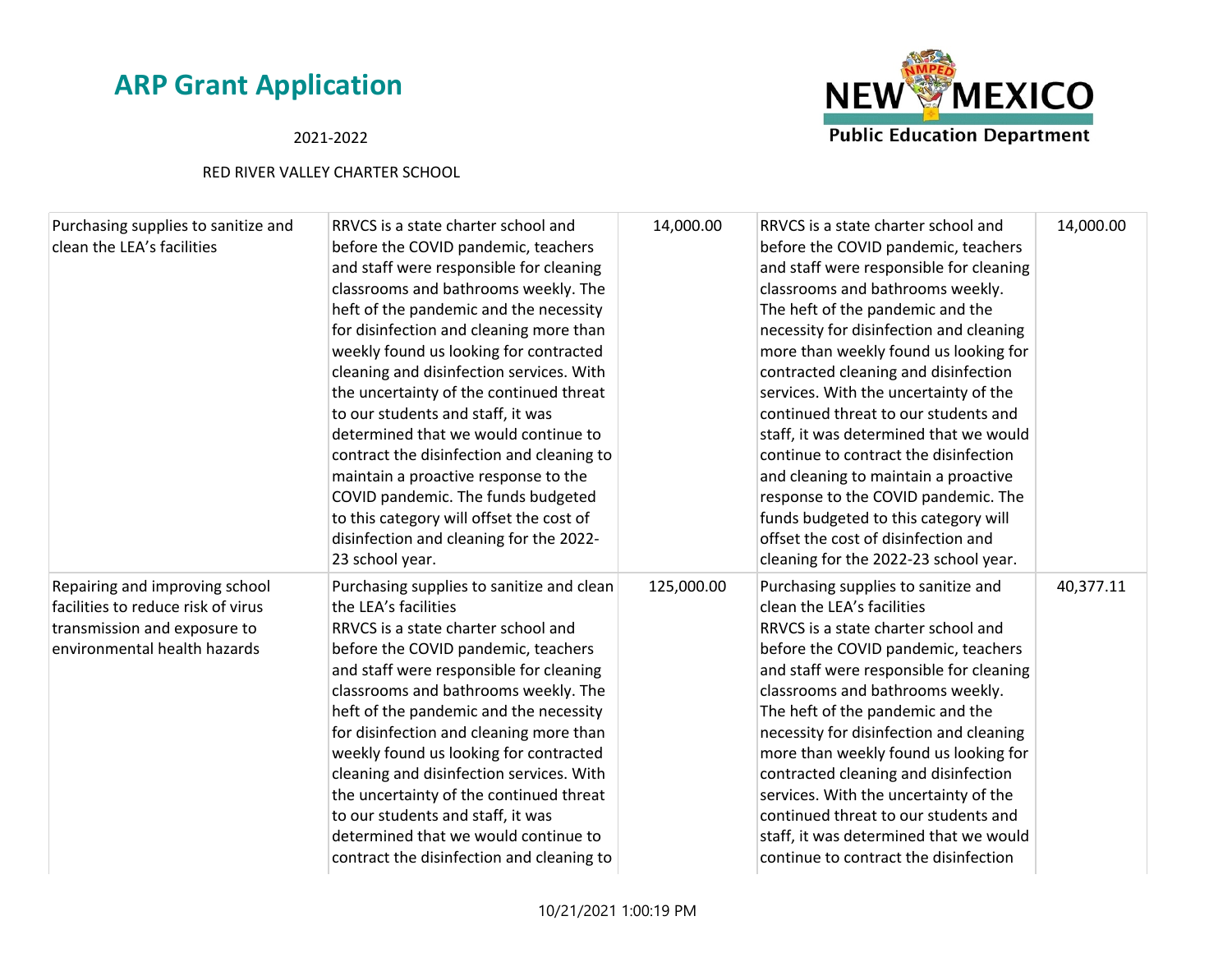

#### 2021-2022

#### RED RIVER VALLEY CHARTER SCHOOL

maintain a proactive response to the COVID pandemic. The funds budgeted to this category will offset the cost of disinfection and cleaning for the 2022- 23 school year.

Repairing and improving school facilities to reduce risk of virus transmission and exposure to environmental health hazards.

Roof Repairs:

Some of the funding needs to be earmarked for roof repairs. The roof on our existing building is in constant need of small repairs and maintenance. Funding used to repair the roof will prevent future leaks and student overcrowding. When leaks get bad, during the rainy season and years of heavy snowfall, it is necessary to move students from one classroom to another. At this time, we do not have extra classrooms. The lack of additional space requires classroom sharing. One class may need to move to another class to keep students away from the leaks infiltrating the space. Trash cans to catch water from the leaking roof can quickly become hazards, so students need to be relocated. Mitigating the roof leaking situation has been an ongoing issue and the additional funding

and cleaning to maintain a proactive response to the COVID pandemic. The funds budgeted to this category will offset the cost of disinfection and cleaning for the 2022-23 school year. Repairing and improving school facilities to reduce risk of virus transmission and exposure to environmental health hazards. Roof Repairs: Some of the funding needs to be earmarked for roof repairs. The roof on our existing building is in constant need of small repairs and maintenance. Funding used to repair the roof will prevent future leaks and student overcrowding. When leaks get bad, during the rainy season and years of heavy snowfall, it is necessary to move students from one classroom to another. At this time, we do not have extra classrooms. The lack of additional space requires classroom sharing. One class may need to move to another class to keep students away from the leaks infiltrating the space. Trash cans to catch water from the leaking roof can quickly become hazards, so students need to be relocated. Mitigating the roof leaking situation has been an ongoing issue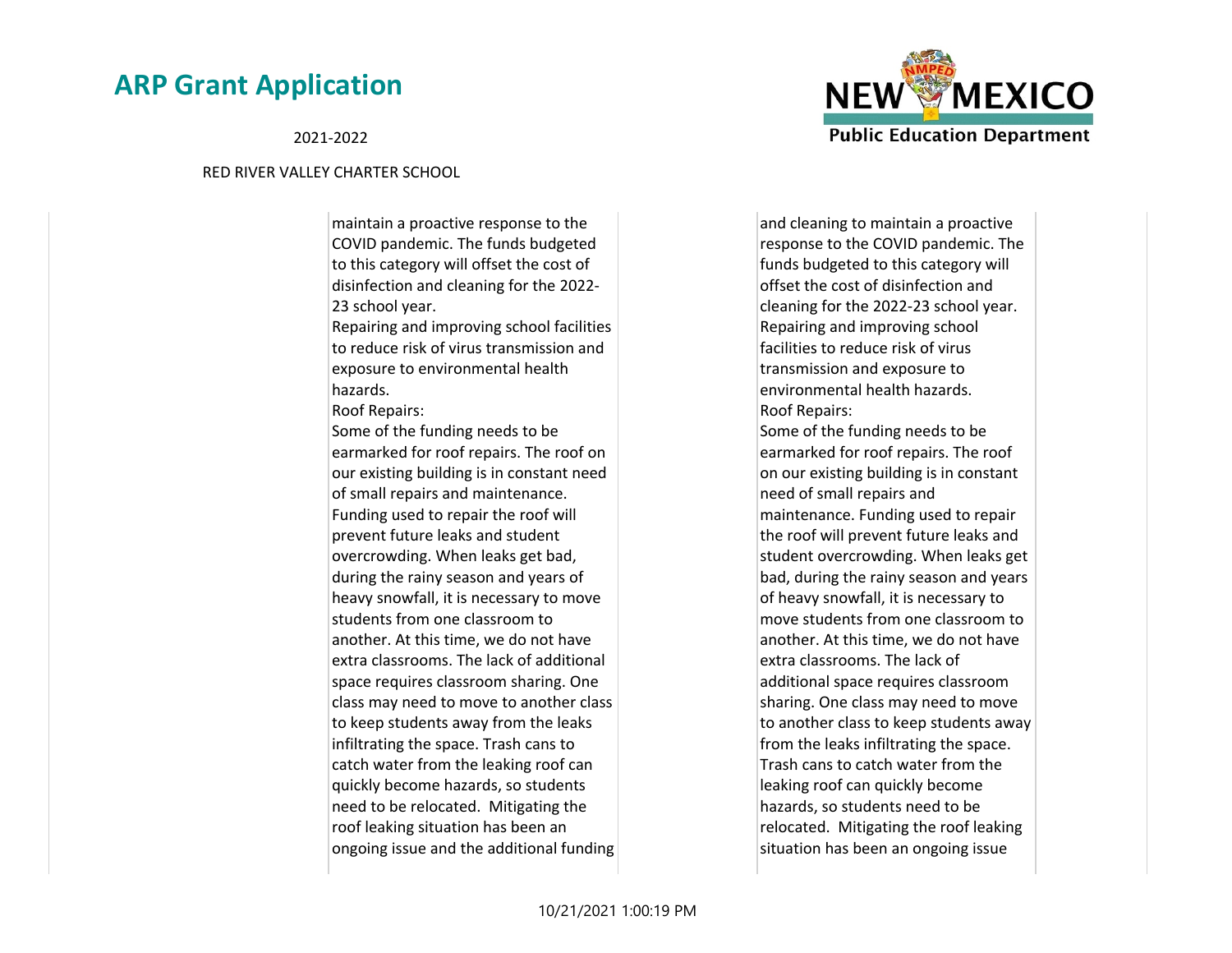2021-2022

#### RED RIVER VALLEY CHARTER SCHOOL

could increase the safety of the students by eliminating the need to place two classes together. Buddying up classes decreases the social distance availability and increases the risk of exposure due to over-crowding. Additionally, buddying up of classrooms breaks the cohorts put in place as an extra measure of safety. Health Office/Isolation Room: Funding from this grant will allow RRVCS the means to create s a health office/isolation room space. We are overcrowded and do not currently have a permanent designated space for a health office/isolation room. Purchasing a portable building, a Weather King or Conex modified to an office space and

placing it on the property or building on to the current permanent structure will help the school respond to the COVID virus through additional safety measures of spacing, isolation, and a quiet place to rest while awaiting parent pickup. Additionally, this space will provide the space for surveillance testing should the school begin the program.

Nurse/Health Asst: Salary and benefits for a nurse/health assistant. Security Cameras:

and the additional funding could increase the safety of the students by eliminating the need to place two classes together. Buddying up classes decreases the social distance availability and increases the risk of exposure due to over-crowding. Additionally, buddying up of classrooms breaks the cohorts put in place as an extra measure of safety. Health Office/Isolation Room: Funding from this grant will allow RRVCS the means to create s a health office/isolation room space. We are overcrowded and do not currently have a permanent designated space for a health office/isolation room. Purchasing a portable building, a Weather King or Conex modified to an office space and placing it on the property or building on to the current permanent structure will help the school respond to the COVID virus through additional safety measures of spacing, isolation, and a quiet place to rest while awaiting parent pickup. Additionally, this space will provide the space for surveillance testing should the school begin the program. Nurse/Health Asst: Salary and benefits for a nurse/health assistant.

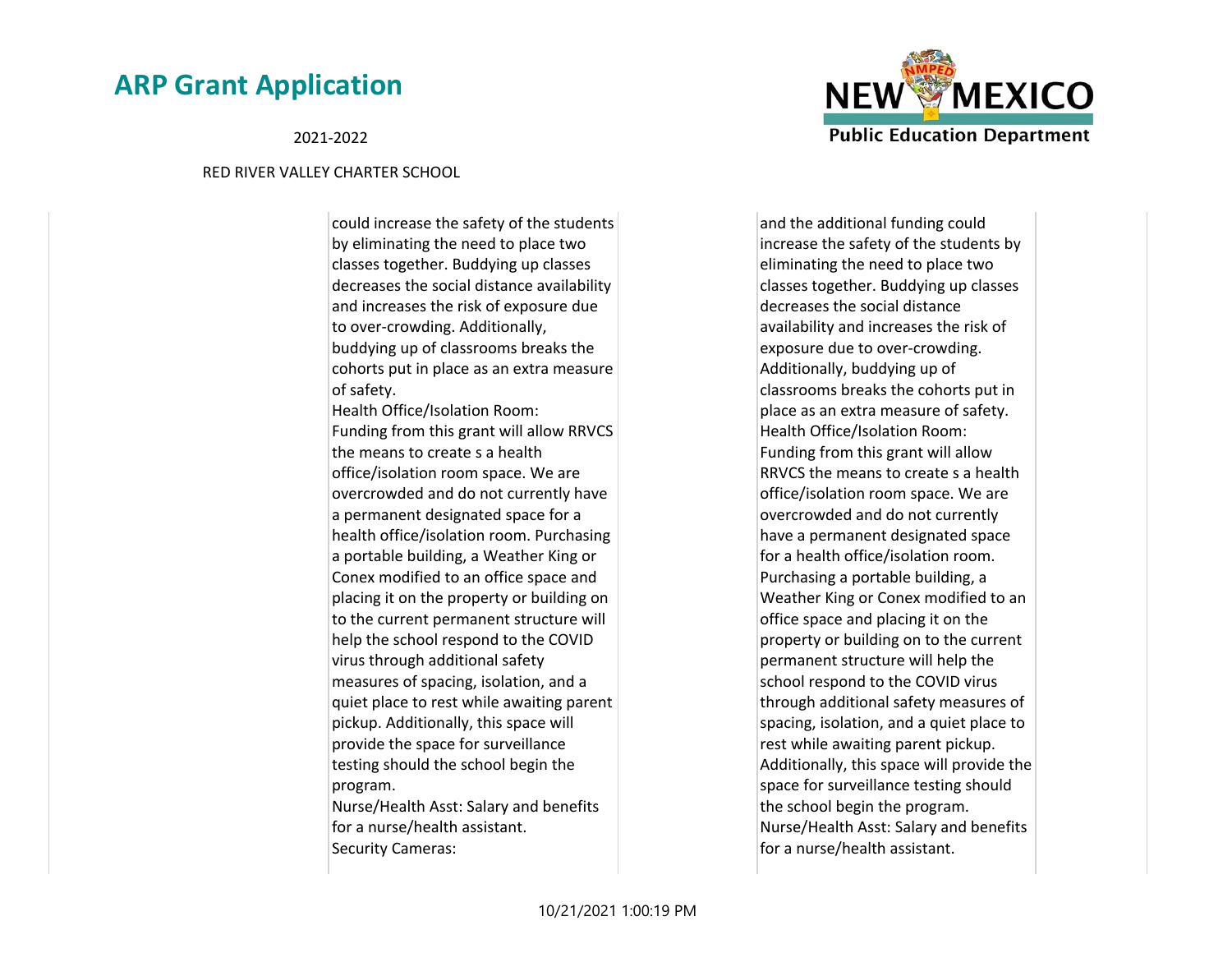#### 2021-2022

#### RED RIVER VALLEY CHARTER SCHOOL

Additional security cameras are needed at all entrance points, as well as buzz in technology for the main entrances to the school. This technology will ensure the safety of our students and staff. The secretary/office manager needs to see that the person attempting to enter the school building to ensure that the person is properly masked and following COVID safe guidelines. Touchless Bottle Filler Fountains: Bottle filler water fountains to replace current water fountains. The touchless bottle filler water fountains will cut down on the possibility of spreading the COVID 19 virus from student to student. Currently, the water fountains are not used except to fill bottles. Filling bottles in this fashion is difficult for our younger students and requires consistent supervision of the water fountain area. Monitoring the fountains is important to keep students from drinking directly from the fountain. Outdoor Learning: Outdoor learning spaces are another

priority of use of funds, includes shade covers, seating, and groundcover for the yard.

Security Cameras: Additional security cameras are needed at all entrance points, as well as buzz in technology for the main entrances to the school. This technology will ensure the safety of our students and staff. The secretary/office manager needs to see that the person attempting to enter the school building to ensure that the person is properly masked and following COVID safe guidelines. Touchless Bottle Filler Fountains: Bottle filler water fountains to replace current water fountains. The touchless bottle filler water fountains will cut down on the possibility of spreading the COVID 19 virus from student to student. Currently, the water fountains are not used except to fill bottles. Filling bottles in this fashion is difficult for our younger students and requires consistent supervision of the water fountain area. Monitoring the fountains is important to keep students from drinking directly from the fountain. Outdoor Learning: Outdoor learning spaces are another

priority of use of funds, includes shade covers, seating, and groundcover for

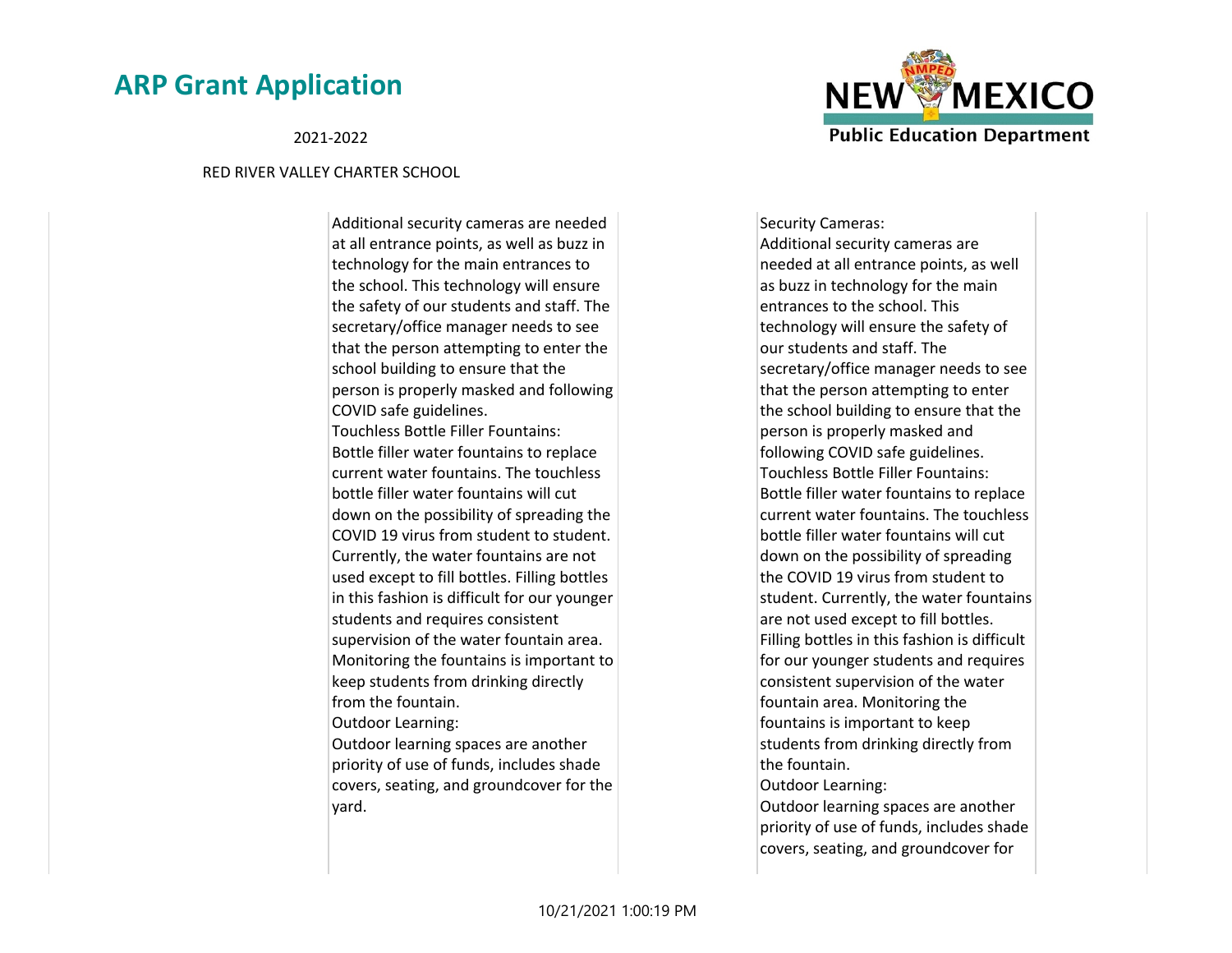2021-2022



|                                                                                                                                                                                                                 |                                                                                                                                                                                                                                                |        | the yard.                                                                                                                                                                                                                                         |        |
|-----------------------------------------------------------------------------------------------------------------------------------------------------------------------------------------------------------------|------------------------------------------------------------------------------------------------------------------------------------------------------------------------------------------------------------------------------------------------|--------|---------------------------------------------------------------------------------------------------------------------------------------------------------------------------------------------------------------------------------------------------|--------|
| Improving indoor air quality                                                                                                                                                                                    | Purchasing MERV 9-13 filters and<br>replacement filters for the air purifiers.<br>Purchasing 5 more air purifiers to place<br>in the multi-purpose space to<br>supplement the current HVAC system<br>with purifying the air in the classrooms. | 500.00 | Purchasing MERV 9-13 filters and<br>replacement filters for the air purifiers.<br>Purchasing 5 more air purifiers to<br>place in the multi-purpose space to<br>supplement the current HVAC system<br>with purifying the air in the<br>classrooms. | 500.00 |
| Addressing the needs of children from<br>low-income families, children with<br>disabilities, English learners, racial and<br>ethnic minorities, students<br>experiencing homelessness, and foster<br>care youth |                                                                                                                                                                                                                                                | 0.00   |                                                                                                                                                                                                                                                   | 0.00   |
| Developing and implementing<br>procedures and systems to improve<br>the preparedness and response efforts<br>of LEAs                                                                                            |                                                                                                                                                                                                                                                | 0.00   |                                                                                                                                                                                                                                                   | 0.00   |
| Planning for or implementing activities<br>during long-term closures, including<br>providing meals to eligible students<br>and providing technology for online<br>learning                                      |                                                                                                                                                                                                                                                | 0.00   |                                                                                                                                                                                                                                                   | 0.00   |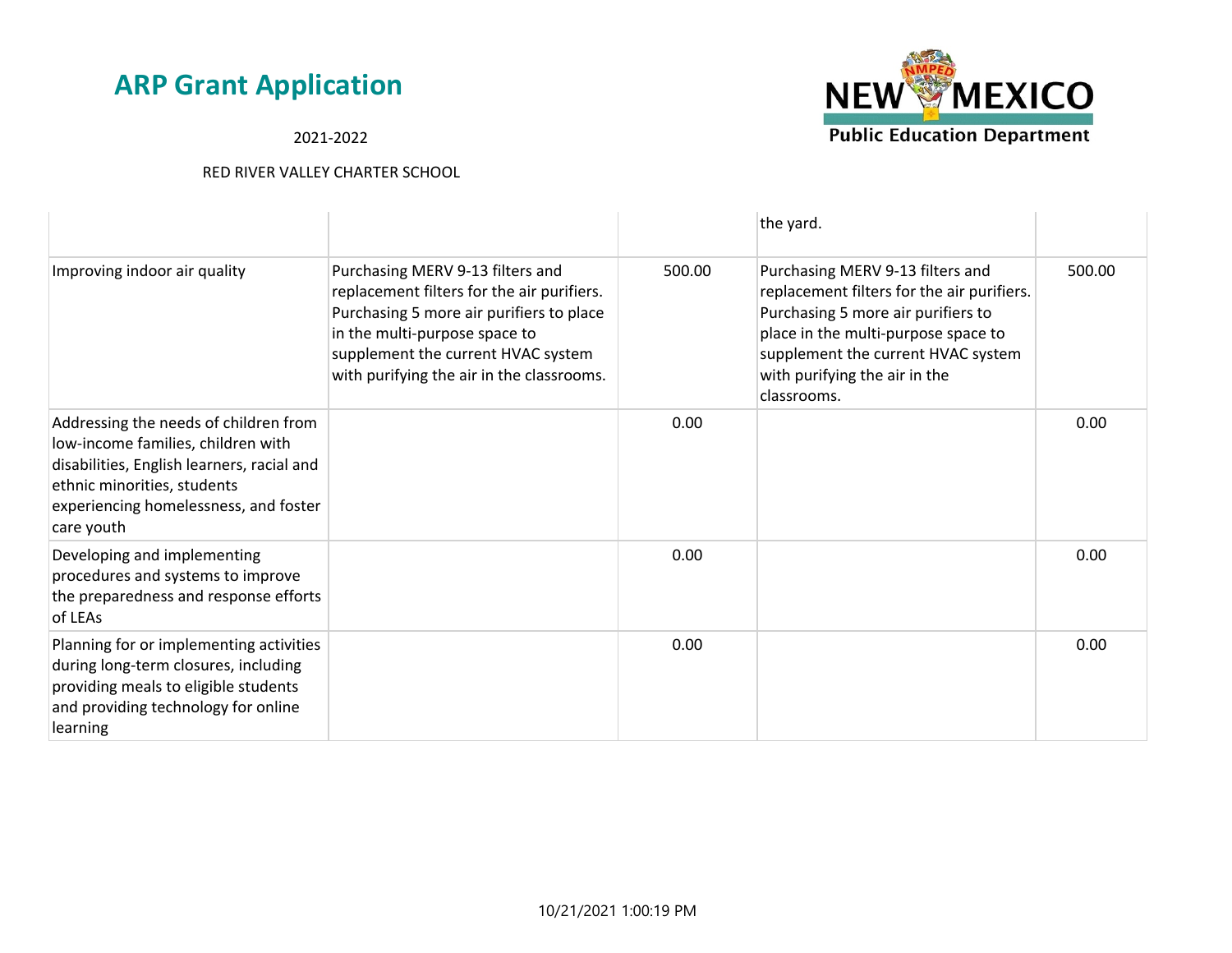2021-2022



| Purchasing educational technology<br>(including hardware, software,<br>connectivity, assistive technology, and<br>adaptive equipment) for students that<br>aids in regular and substantive<br>educational interaction between<br>students and their classroom<br>instructors, including students from<br>low-income families and children with<br>disabilities (see above for additional<br>requirements for this activity) |                                                                                                                                                                                                                                                                                                                                                                                                                | 0.00     |                                                                                                                                                                                                                                                                                                                                                                                               | 0.00     |
|-----------------------------------------------------------------------------------------------------------------------------------------------------------------------------------------------------------------------------------------------------------------------------------------------------------------------------------------------------------------------------------------------------------------------------|----------------------------------------------------------------------------------------------------------------------------------------------------------------------------------------------------------------------------------------------------------------------------------------------------------------------------------------------------------------------------------------------------------------|----------|-----------------------------------------------------------------------------------------------------------------------------------------------------------------------------------------------------------------------------------------------------------------------------------------------------------------------------------------------------------------------------------------------|----------|
| Providing mental health services and<br>supports, including through the<br>implementation of evidence based full-<br>service community schools and hiring<br>of counselors                                                                                                                                                                                                                                                  |                                                                                                                                                                                                                                                                                                                                                                                                                | 0.00     |                                                                                                                                                                                                                                                                                                                                                                                               | 0.00     |
| Planning and implementing activities<br>related to summer learning and<br>supplemental after-school programs                                                                                                                                                                                                                                                                                                                |                                                                                                                                                                                                                                                                                                                                                                                                                | 0.00     |                                                                                                                                                                                                                                                                                                                                                                                               | 0.00     |
| Addressing learning loss                                                                                                                                                                                                                                                                                                                                                                                                    | RRVCS may purchase Language Arts<br>Curriculum that supports standards of<br>learning that include, but are not limited<br>to alphabetics, potentially positive<br>effects on reading fluency, and mixed<br>effects on comprehension and general<br>reading achievement for students in<br>grades K-6 phonemic awareness.<br>Purchasing this curriculum will enhance<br>opportunities for our students to gain | 2,000.00 | RRVCS may purchase Language Arts<br>Curriculum that supports standards of<br>learning that include, but are not<br>limited to alphabetics, potentially<br>positive effects on reading fluency,<br>and mixed effects on comprehension<br>and general reading achievement for<br>students in grades K-6 phonemic<br>awareness. Purchasing this curriculum<br>will enhance opportunities for our | 2,000.00 |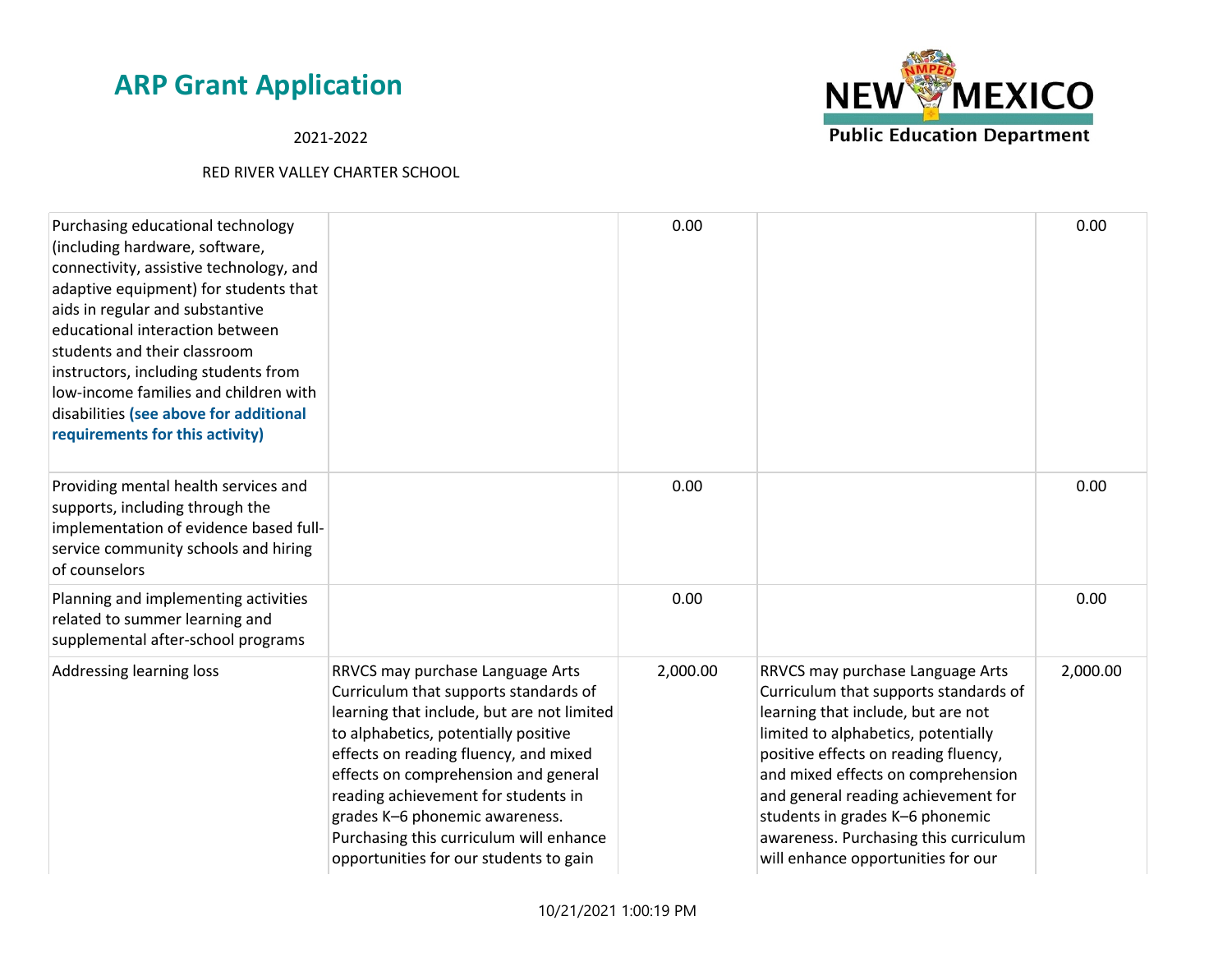2021-2022

#### RED RIVER VALLEY CHARTER SCHOOL

additional skills and knowledge moving forward and fill in the gaps that may have occurred during home learning. The school's mission is to provide quality learning experiences academically, socially, and physically utilizing the Core Knowledge Curriculum. Grades K-3rd began using the CKLA this year and students are advancing through the concepts. Grades 4th-6th will begin using the CKLA curriculum once purchased to enhance learning and literacy experiences. Additionally, K-6th grades will utilize the Waterford curriculum to enhance learning in both the in person and online settings. Waterford is a research-based program that supports students in their learning where they are and increases in knowledge in skills as the student gains mastery. This program could be utilized during the school day and at home, too. Other curriculum supports may include iReady, MidSchMath, iStation, Fast4word and the associated professional development trainings associated with the programs, including but not limited to stipends for compensate the additional time and effort put forth by the staff to further their understanding and



students to gain additional skills and knowledge moving forward and fill in the gaps that may have occurred during home learning. The school's mission is to provide quality learning experiences academically, socially, and physically utilizing the Core Knowledge Curriculum. Grades K-3rd began using the CKLA this year and students are advancing through the concepts. Grades 4th-6th will begin using the CKLA curriculum once purchased to enhance learning and literacy experiences. Additionally, K-6th grades will utilize the Waterford curriculum to enhance learning in both the in person and online settings. Waterford is a research-based program that supports students in their learning where they are and increases in knowledge in skills as the student gains mastery. This program could be utilized during the school day and at home, too. Other curriculum supports may include iReady, MidSchMath, iStation, Fast4word and the associated professional development trainings associated with the programs, including but not limited to stipends for compensate the additional time and effort put forth by the staff to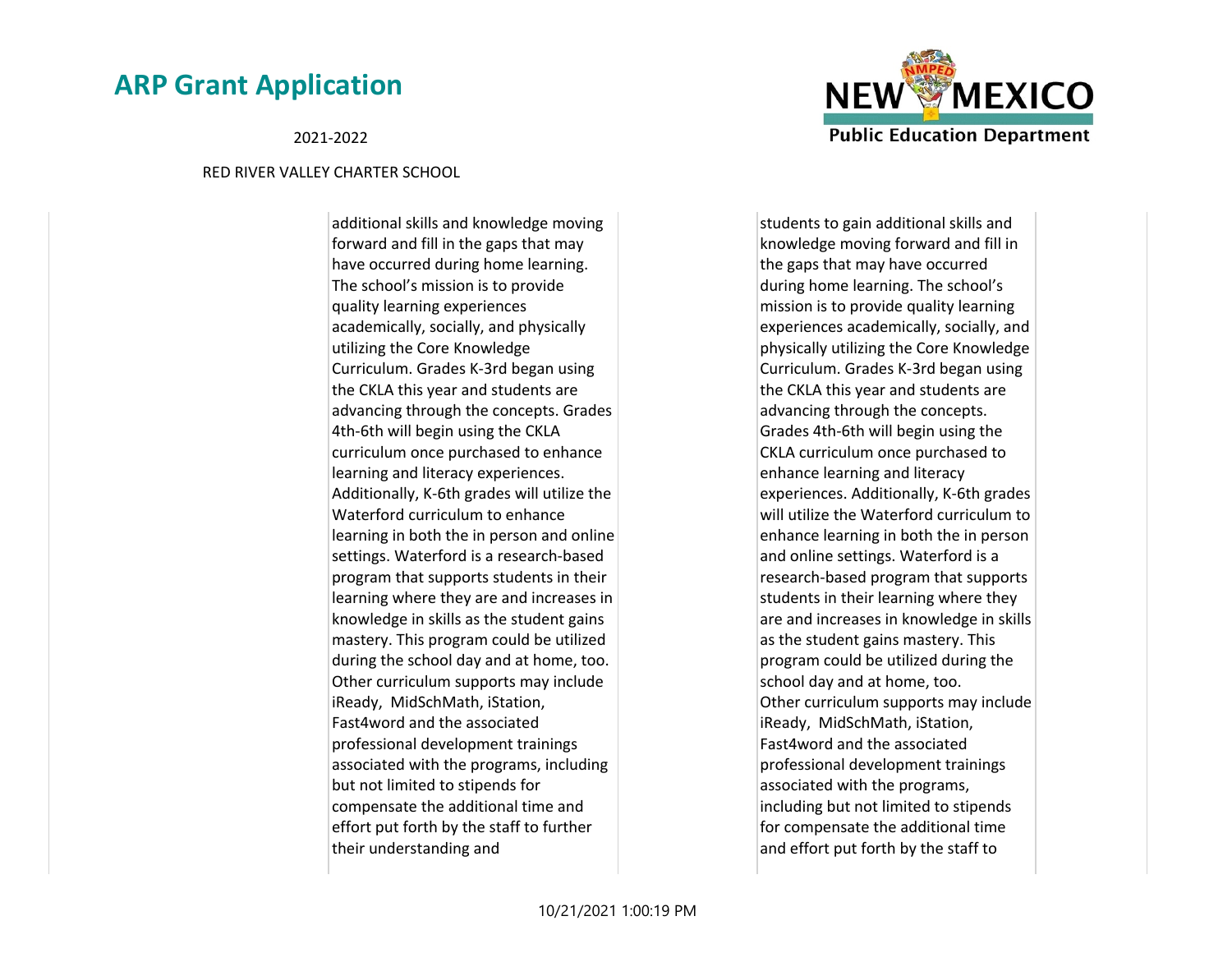2021-2022

#### RED RIVER VALLEY CHARTER SCHOOL

implementation of the programs. CKLA Support https://ies.ed.gov/ncee/wwc/Study/ 84085 Achievement Network's Investing in Innovation Expansion: Impacts on educator practice and student achievement. https://ies.ed.gov/ncee/wwc/Study/ 85504 Effects of a yearlong supplemental reading intervention for students with reading difficulties in fourth grade https://ies.ed.gov/ncee/wwc/Study/ 81596 The Enhanced Reading Opportunities study final report: The impact of supplemental literacy courses for struggling ninth-grade readers [Analysis of Xtreme Reading] (NCEE 2010-4021) https://ies.ed.gov/ncee/wwc/Study/ 67267 The Enhanced Reading Opportunities study: Findings from the second year of implementation (NCEE 2009-4036). https://www.coreknowledge.org/ourapproach/results-research/researchstudies/ https://ies.ed.gov/ncee/wwc/Study/ 82905 A randomized control trial of a tier-2 small-group intervention ('MiniLit') for young struggling readers.



further their understanding and implementation of the programs. CKLA Support https://ies.ed.gov/ncee/wwc/Study/ 84085 Achievement Network's Investing in Innovation Expansion: Impacts on educator practice and student achievement. https://ies.ed.gov/ncee/wwc/Study/ 85504 Effects of a yearlong supplemental reading intervention for students with reading difficulties in fourth grade https://ies.ed.gov/ncee/wwc/Study/ 81596 The Enhanced Reading Opportunities study final report: The impact of supplemental literacy courses for struggling ninth-grade readers [Analysis of Xtreme Reading] (NCEE 2010-4021) https://ies.ed.gov/ncee/wwc/Study/ 67267 The Enhanced Reading Opportunities study: Findings from the second year of implementation (NCEE 2009-4036). https://www.coreknowledge.org/ourapproach/results-research/researchstudies/ https://ies.ed.gov/ncee/wwc/Study/ 82905 A randomized control trial of a

tier-2 small-group intervention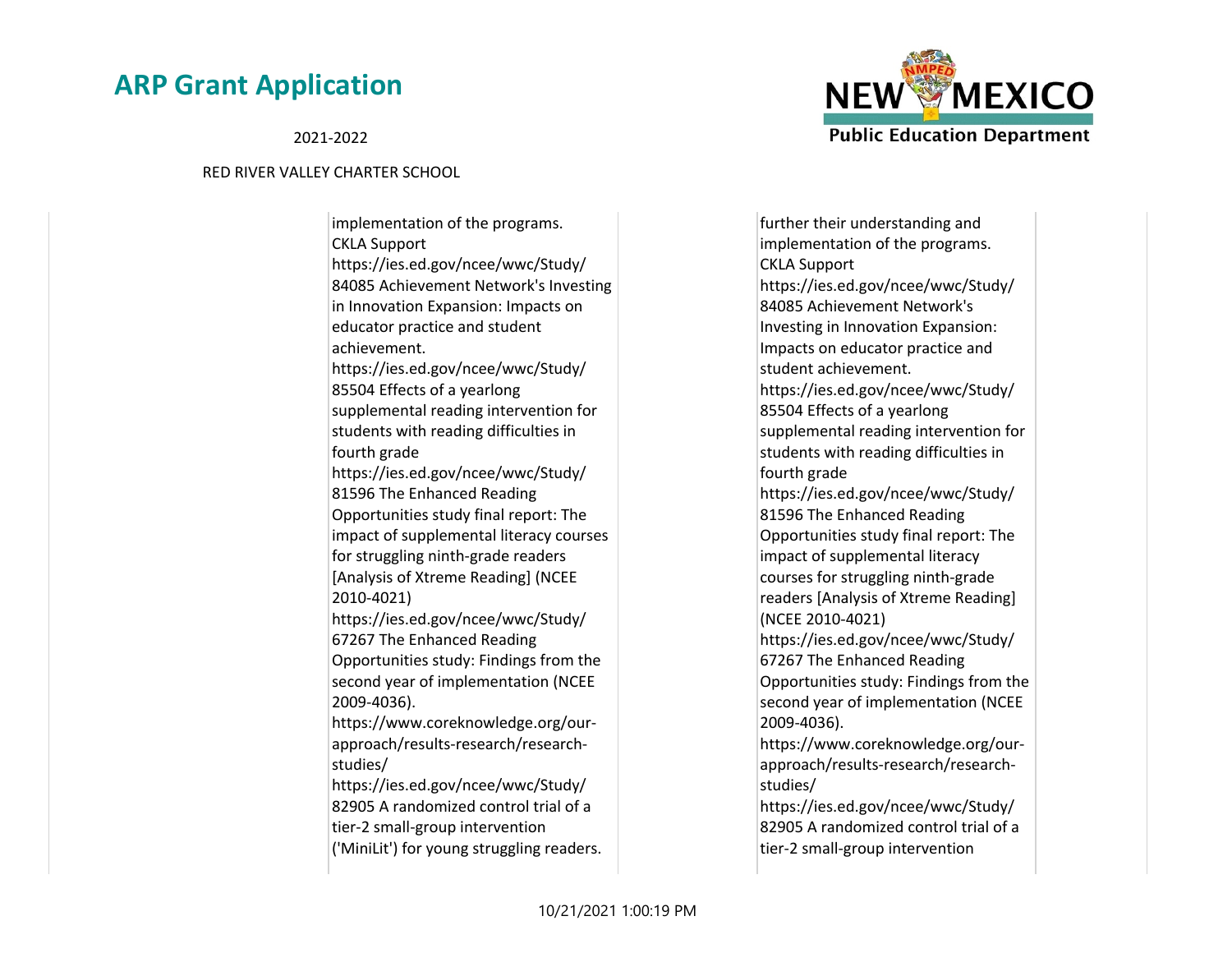2021-2022

#### RED RIVER VALLEY CHARTER SCHOOL

iReady https://www.istation.com/About/Studie s iStation https://edcuration.com/resource/produ ct/12/Curriculum%20Associates%20 research.pdf MidSchMath https://www.midschoolmath.com/resea rch Fast FORWord-Math https://ies.ed.gov/ncee/wwc/docs/mult imedia/rti\_files/assets/pdf/rti\_math\_re ading\_event.pdf Waterford https://ies.ed.gov/ncee/wwc/Study/ 82541 https://ies.ed.gov/ncee/wwc/Docs/Inter ventionReports/WWC\_Waterford\_ECE\_ 073007.pdf https://www.waterford.org/research/ https://www.waterford.org/news/studywaterford-upstart-participants-scorestate-averages-later-grades/



('MiniLit') for young struggling readers. iReady https://www.istation.com/About/Stud ies iStation https://edcuration.com/resource/prod uct/12/Curriculum%20Associates%20 research.pdf MidSchMath https://www.midschoolmath.com/rese arch Fast FORWord-Math https://ies.ed.gov/ncee/wwc/docs/mu ltimedia/rti\_files/assets/pdf/rti\_math\_ reading\_event.pdf **Waterford** https://ies.ed.gov/ncee/wwc/Study/ 82541 https://ies.ed.gov/ncee/wwc/Docs/Int erventionReports/WWC\_Waterford\_E CE\_073007.pdf https://www.waterford.org/research/ https://www.waterford.org/news/stud y-waterford-upstart-participantsscore-state-averages-later-grades/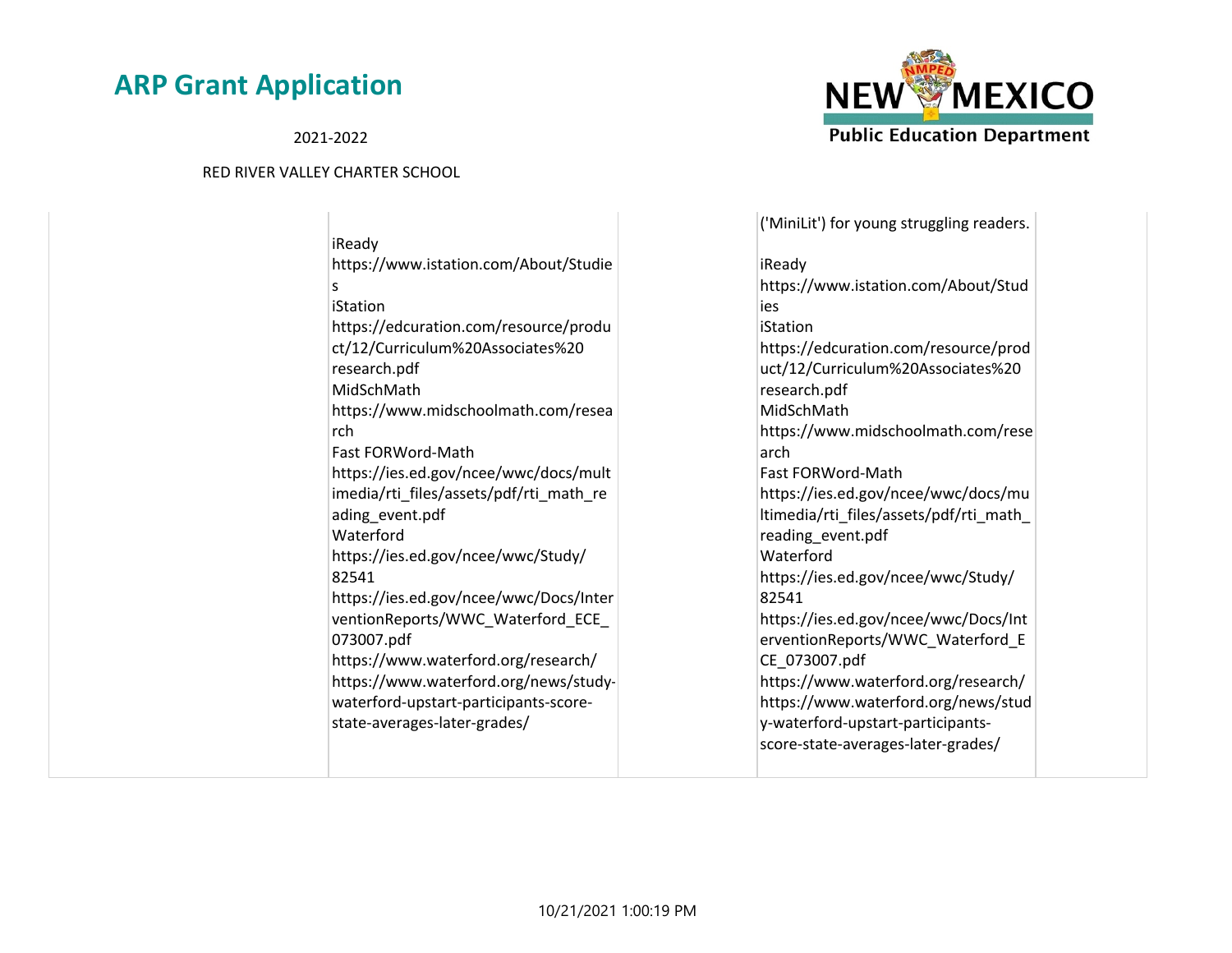## 2021-2022



| Other activities that are necessary to<br>maintain operation of and continuity<br>of and services, including continuing to<br>employ existing or hiring new LEA and<br>school staff |                   | 33,788.13  | 30,766.95 |
|-------------------------------------------------------------------------------------------------------------------------------------------------------------------------------------|-------------------|------------|-----------|
| Coordinating preparedness and<br>response efforts with State, local,<br>Tribal, and territorial public health<br>departments to prevent, prepare for,<br>and respond to COVID-19.   |                   |            |           |
|                                                                                                                                                                                     | <b>Sub Totals</b> | 175,288.13 | 87,644.06 |

| <b>Program Consultation</b>                                                                               |                      |                      |                      |
|-----------------------------------------------------------------------------------------------------------|----------------------|----------------------|----------------------|
| To the extent present, describe how the LEA has meaningfully engaged the<br>following stakeholder groups: | Date(s)<br>Consulted | Date(s)<br>Consulted | Date(s)<br>Consulted |
| <b>Students</b>                                                                                           | 4/6/2021             | 5/11/2021            | 6/8/2021             |
| Families                                                                                                  | 5/24/2021            | 6/21/2021            | 7/2/2021             |
| School and district administrators (including Special Education administrators)                           | 5/24/2021            | 6/21/2021            | 7/2/2021             |
| Teachers                                                                                                  | 5/24/2021            | 6/21/2021            | 7/2/2021             |
| Principals                                                                                                |                      |                      |                      |
| <b>School leaders</b>                                                                                     |                      |                      |                      |
| Other educators                                                                                           |                      |                      |                      |
| School support personnel                                                                                  |                      |                      |                      |
| Unions                                                                                                    |                      |                      |                      |
| Tribes(if applicable)                                                                                     |                      |                      |                      |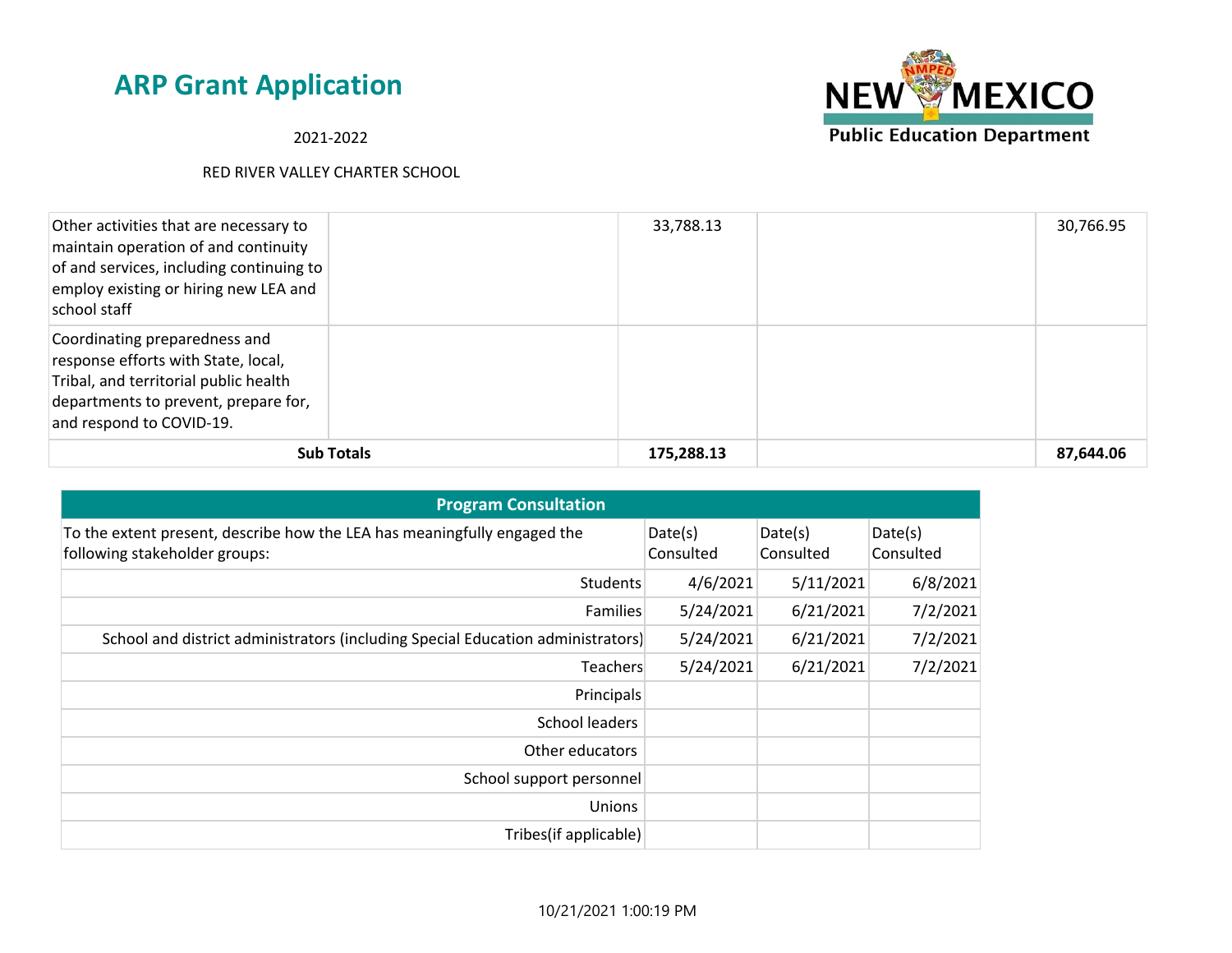

### 2021-2022

#### RED RIVER VALLEY CHARTER SCHOOL

| Civil rights organizations (including disability rights organizations) | 5/24/2021 | 6/21/2021 |          |
|------------------------------------------------------------------------|-----------|-----------|----------|
| Superintendents                                                        |           |           |          |
| Charter school leaders (if applicable)                                 | 5/24/2021 | 6/21/2021 | 7/2/2021 |
| Stakeholders representing the interests of:                            |           |           |          |
| Children with disabilities                                             | 5/24/2021 | 6/21/2021 | 7/2/2021 |
| English learners                                                       | 5/24/2021 | 6/21/2021 | 7/2/2021 |
| Children experiencing homelessness                                     | 5/24/2021 | 6/21/2021 | 7/2/2021 |
| Children in foster care                                                | 5/24/2021 | 6/21/2021 | 7/2/2021 |
| Migratory students                                                     | 5/24/2021 | 6/21/2021 | 7/2/2021 |
| Children who are incarcerated                                          | 5/24/2021 | 6/21/2021 | 7/2/2021 |
| Other underserved students                                             | 5/24/2021 | 6/21/2021 | 7/2/2021 |

Interim Final Requirement: Under this requirement, an SEA must engage in meaningful consultation with various stakeholder groups on its ARP ESSER plan and give the public an opportunity to provide input on the development of the plan and take such input into account. Specifically, an SEA is required to consult with students; families; Tribes (if applicable); civil rights organizations (including disability rights organizations); school and district administrators (including special education administrators); superintendents; charter school leaders (if applicable); teachers, principals, school leaders, other educators, school staff, and their unions; and stakeholders representing the interests of children with disabilities, English learners, children experiencing homelessness, children in foster care, migratory students, children who are incarcerated, and other underserved students in the development of its ARP ESSER plan. Under the requirement, an SEA must also provide the public with the opportunity to provide input in the development of the plan and take such input into account.

\*Meaningful consultation means each stakeholder group was afforded multiple opportunities to provide feedback on the LEAs ARP application prior to the application being submitted. Pursuant to 2 C.F.R. § 200.332(a)(5), all sub recipients as identified in Exhibit A, attached to this sub award, must permit PED and auditors access to records and financial statements as necessary.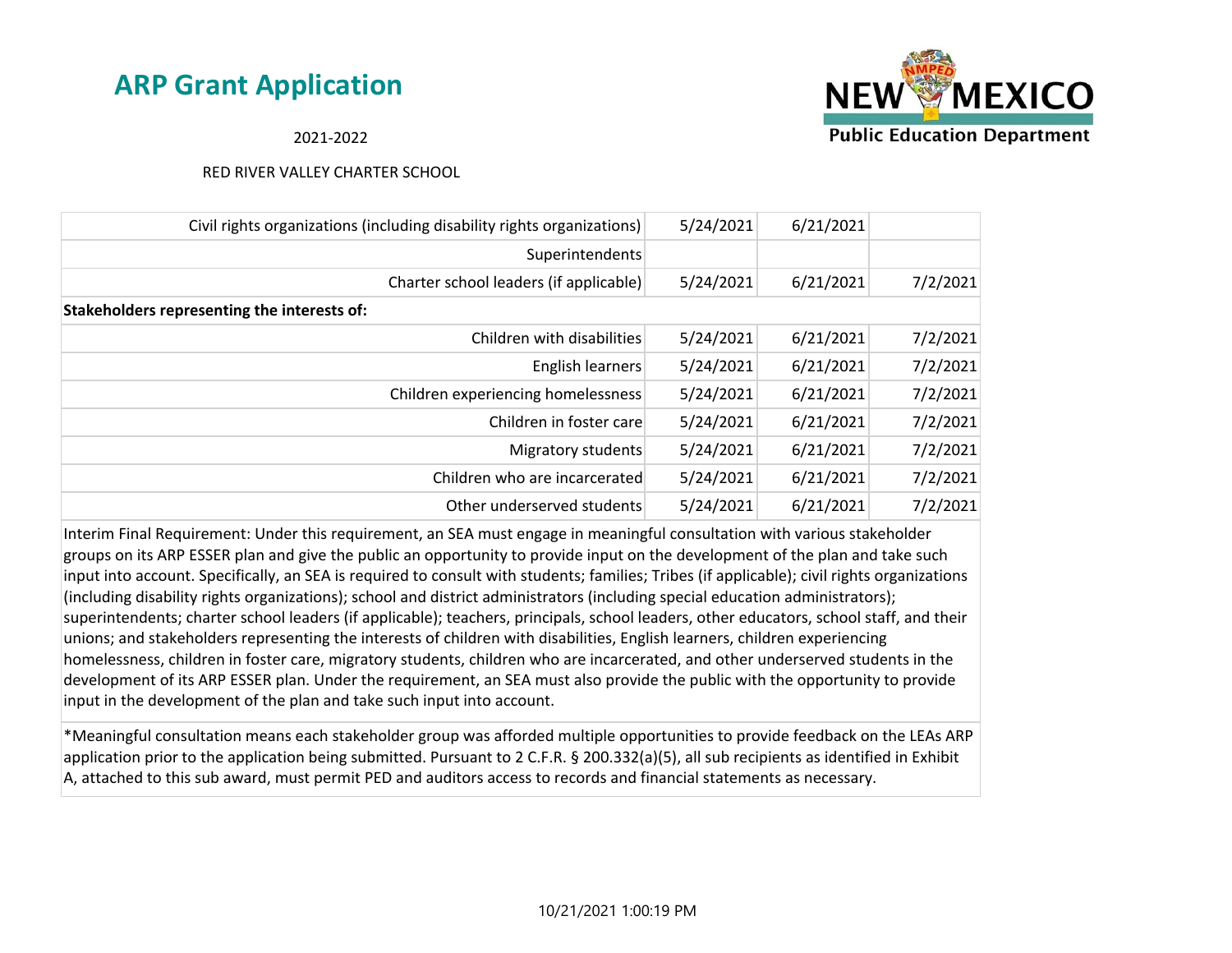

## 2021-2022

| <b>Indirect Cost Rate</b>                                                                                                                                                                                                                                                                                                                                                                                                                                                                                                                                                                                                                                                                                                                                                                                                                                                                                                                                                                                                                                                                                                                                                                                                                                                                           |              |             |                              |                                    |      |                    |                                                                                                                                                                                                                                                                                                                                                                                                                                                                                                                                                                        |                                 |
|-----------------------------------------------------------------------------------------------------------------------------------------------------------------------------------------------------------------------------------------------------------------------------------------------------------------------------------------------------------------------------------------------------------------------------------------------------------------------------------------------------------------------------------------------------------------------------------------------------------------------------------------------------------------------------------------------------------------------------------------------------------------------------------------------------------------------------------------------------------------------------------------------------------------------------------------------------------------------------------------------------------------------------------------------------------------------------------------------------------------------------------------------------------------------------------------------------------------------------------------------------------------------------------------------------|--------------|-------------|------------------------------|------------------------------------|------|--------------------|------------------------------------------------------------------------------------------------------------------------------------------------------------------------------------------------------------------------------------------------------------------------------------------------------------------------------------------------------------------------------------------------------------------------------------------------------------------------------------------------------------------------------------------------------------------------|---------------------------------|
|                                                                                                                                                                                                                                                                                                                                                                                                                                                                                                                                                                                                                                                                                                                                                                                                                                                                                                                                                                                                                                                                                                                                                                                                                                                                                                     | Indirect Y/N | Allocations | <b>Indirect Cost</b><br>Rate | Indirect Cost D Fixed Assets       |      | Indirect<br>Amount | <b>Indirect Base</b><br>Amount                                                                                                                                                                                                                                                                                                                                                                                                                                                                                                                                         | <b>Budget</b><br><b>Balance</b> |
| ARP ESSER 1/3 rd<br><b>Indirect Cost Rate</b>                                                                                                                                                                                                                                                                                                                                                                                                                                                                                                                                                                                                                                                                                                                                                                                                                                                                                                                                                                                                                                                                                                                                                                                                                                                       | <b>No</b>    | 109,555.08  | 8                            | 1.08                               | 0.00 | 0.00               | 0.00                                                                                                                                                                                                                                                                                                                                                                                                                                                                                                                                                                   | 0.00                            |
| ARP ESSER 2/3 rd<br><b>Indirect Cost Rate</b>                                                                                                                                                                                                                                                                                                                                                                                                                                                                                                                                                                                                                                                                                                                                                                                                                                                                                                                                                                                                                                                                                                                                                                                                                                                       | <b>No</b>    | 219,110.16  | 8                            | 1.08                               | 0.00 | 0.00               | 0.00                                                                                                                                                                                                                                                                                                                                                                                                                                                                                                                                                                   | 0.00                            |
|                                                                                                                                                                                                                                                                                                                                                                                                                                                                                                                                                                                                                                                                                                                                                                                                                                                                                                                                                                                                                                                                                                                                                                                                                                                                                                     |              |             |                              | <b>Required Information - GEPA</b> |      |                    |                                                                                                                                                                                                                                                                                                                                                                                                                                                                                                                                                                        |                                 |
|                                                                                                                                                                                                                                                                                                                                                                                                                                                                                                                                                                                                                                                                                                                                                                                                                                                                                                                                                                                                                                                                                                                                                                                                                                                                                                     |              |             |                              |                                    |      |                    | <b>Required Narrative</b>                                                                                                                                                                                                                                                                                                                                                                                                                                                                                                                                              |                                 |
| Please describe how the LEA will comply with the requirements of section 427 of GEPA (20 U.S.C. 1228a). The description<br>must include information on the steps the LEA proposes to take to permit students, teachers, and other program<br>beneficiaries to overcome barriers (including barriers based on gender, race, color, national origin, disability, and age)<br>that impede equal access to, or participation in, the program.<br>For examples of applicable, relevant, acceptable responses, please see:<br>https://www2.ed.gov/fund/grant/apply/appforms/gepa427.doc<br><b>GEPA Rubric</b><br>A satisfactory answer<br>. Describes potential barriers to accessing aspects of the proposed spending plan based on criteria such as gender, race,<br>color, national origin, (dis)ability, and age<br>. Describes steps that will be taken to eliminate or reduce those barriers to ensure equitable access<br>May require revision<br>. May not clearly or completely describe potential barriers to accessing aspects of the proposed spending plan based on<br>criteria such as gender, race, color, national origin, (dis)ability, and age<br>. May not clearly or completely describe steps that will be taken to eliminate or reduce those barriers to ensure<br>equitable access |              |             |                              |                                    |      |                    | RRVCS plans to continue with its<br>current policies and practices<br>that call for barrier free<br>programs.<br>Our compliance with Section<br>427 of GEPA is based on these<br>policies and adds program<br>specific actions to further erase<br>barriers.<br>• Specifically, the charter school<br>will continue to work with the<br>ELL teacher to support learning<br>and extension through<br>appropriate programs and<br>activities.<br>• The charter school and any<br>subcontractors of the program<br>will make special efforts to<br>improve access through |                                 |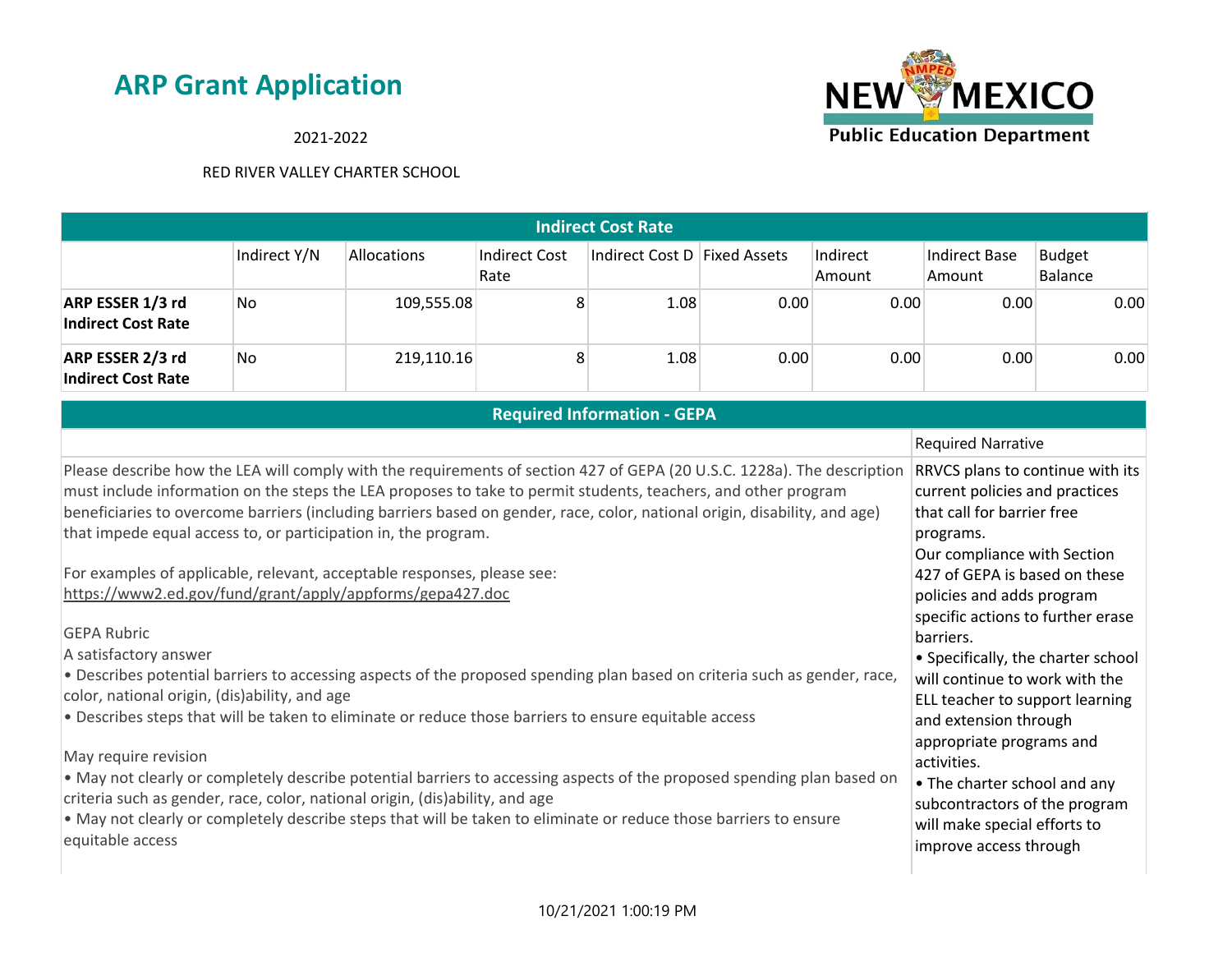2021-2022

RED RIVER VALLEY CHARTER SCHOOL



announcements of upcoming programs using a variety of methods-such as email, Facebook, the website, flyers, Dojo, voice/text, and other means necessary to reach our community. • Charter School Special Education staff will assist in ensuring that special accommodations are made to ensure access for persons with disabilities and care will be taken to assure benefits for both male and female participants. • Charter School will post information, curriculum, materials, schedules of events, and program assessments on the website and/or Facebook– which will enable equitable access by participants and will be accessible by those using assistive technology due to disability.

• Charter School will continually monitored for program effectiveness to ensure that the proposed strategies are met, target audience(s) are reached, and goals and objectives are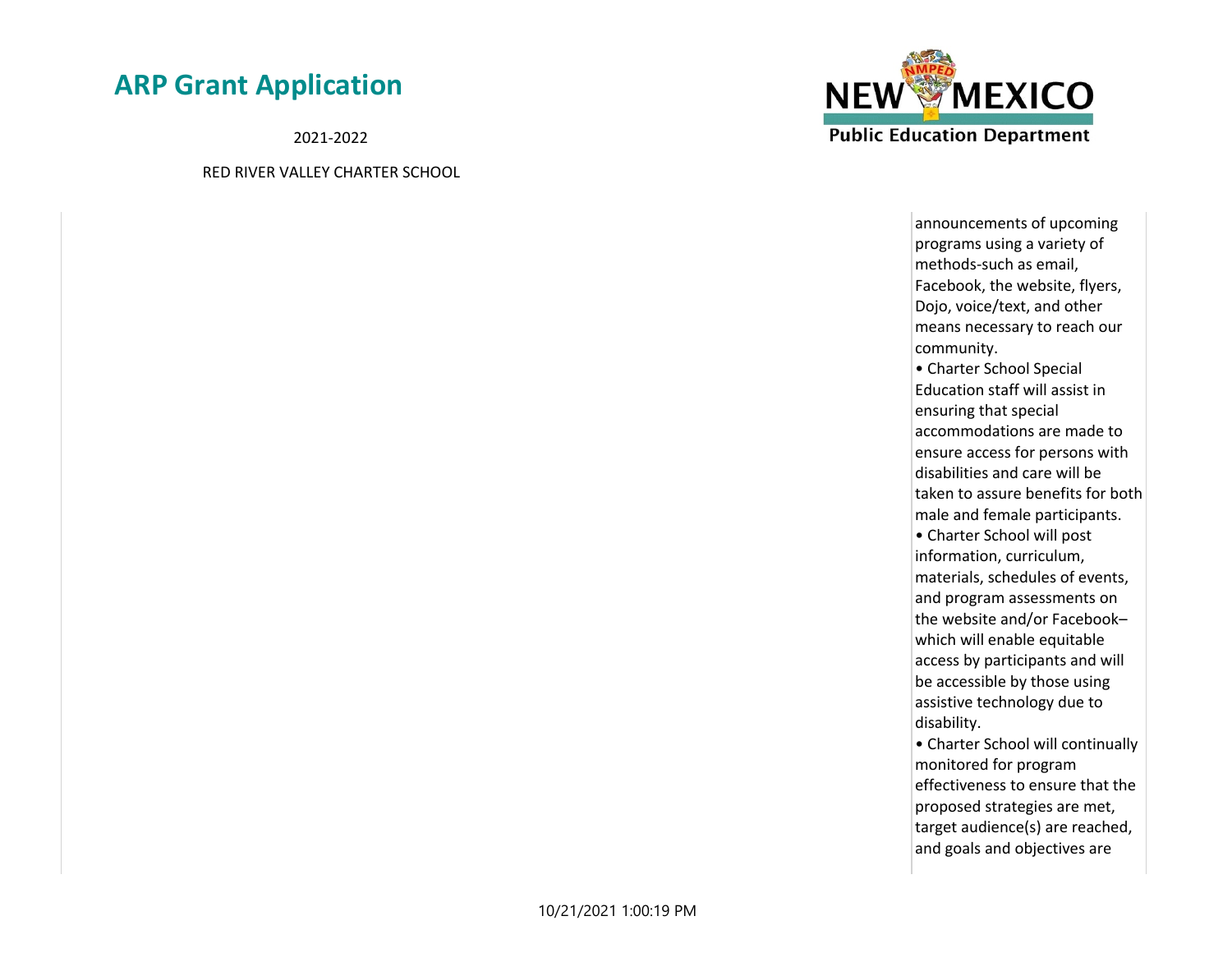2021-2022



|                                                                                                                                                                                                                                                                                                                                                                                                                                                                                                                                                                                                                                                                                                                                                                                                                                                                                                                                                                                                                                                                                                                                                                                                                                                                                                                                                                                                                                                                                                                                                                                                                                                                                                                                                                                                                                                                                                                                                                               | achieved. If necessary,<br>corrective steps will be taken to<br>address deficiencies and<br>maximize participation. |
|-------------------------------------------------------------------------------------------------------------------------------------------------------------------------------------------------------------------------------------------------------------------------------------------------------------------------------------------------------------------------------------------------------------------------------------------------------------------------------------------------------------------------------------------------------------------------------------------------------------------------------------------------------------------------------------------------------------------------------------------------------------------------------------------------------------------------------------------------------------------------------------------------------------------------------------------------------------------------------------------------------------------------------------------------------------------------------------------------------------------------------------------------------------------------------------------------------------------------------------------------------------------------------------------------------------------------------------------------------------------------------------------------------------------------------------------------------------------------------------------------------------------------------------------------------------------------------------------------------------------------------------------------------------------------------------------------------------------------------------------------------------------------------------------------------------------------------------------------------------------------------------------------------------------------------------------------------------------------------|---------------------------------------------------------------------------------------------------------------------|
| The LEA agrees to comply with the following requirements regarding Maintenance of Equity for High Poverty Schools:<br>(c) LOCAL EDUCATIONAL AGENCY MAINTENANCE OF EQUITY FOR HIGH [1] POVERTY SCHOOLS.— (1) IN GENERAL.—As a<br>condition of receiving funds under section 2001, a local educational agency shall not, in fiscal year 2022 or 2023 - (A)<br>reduce per-pupil funding (from combined State and local funding) for any high [1] poverty school served by such local<br>educational agency by an amount that exceeds $-$ (i) the total reduction in local educational agency funding (from<br>combined State and local funding) for all schools served by the local educational agency in such fiscal year (if any);<br>divided by (ii) the number of children enrolled in all schools served by the local educational agency in such fiscal year; or<br>(B) reduce per-pupil, full-time equivalent staff in any high-poverty school by an amount that exceeds- (i) the total<br>reduction in full-time equivalent staff in all schools served by such local educational agency in such fiscal year (if any);<br>divided by (ii) the number of children enrolled in all schools served by the local educational agency in such fiscal year. (2)<br>EXCEPTION.—Paragraph (1) shall not apply to a local educational agency in fiscal year 2022 or 2023 that meets at least 1<br>of the following criteria in such fiscal year: (A) Such local educational agency has a total enrollment of less than 1,000<br>students. (B) Such local educational agency operates a single school. (C) Such local educational agency serves all students<br>within each grade span with a single school. (D) Such local educational agency demonstrates an exceptional or<br>uncontrollable circumstance, such as unpredictable changes in student enrollment or a precipitous decline in the<br>financial resources of such agency, as determined by the Secretary of Education | True                                                                                                                |
| The LEA agrees to make publicly available a copy of the LEA's re-entry plan on the LEA's website no later than June 24,<br>2021                                                                                                                                                                                                                                                                                                                                                                                                                                                                                                                                                                                                                                                                                                                                                                                                                                                                                                                                                                                                                                                                                                                                                                                                                                                                                                                                                                                                                                                                                                                                                                                                                                                                                                                                                                                                                                               | True                                                                                                                |
| Please provide the link to the LEA's re-entry plan on the LEA's website                                                                                                                                                                                                                                                                                                                                                                                                                                                                                                                                                                                                                                                                                                                                                                                                                                                                                                                                                                                                                                                                                                                                                                                                                                                                                                                                                                                                                                                                                                                                                                                                                                                                                                                                                                                                                                                                                                       | http://www.redrivervalleycs.org,<br>http://www.redrivervalleycs.org                                                 |
| The LEA agrees to make a copy of the LEA's ESSER III application on the LEA's website no later than August 24, 2021                                                                                                                                                                                                                                                                                                                                                                                                                                                                                                                                                                                                                                                                                                                                                                                                                                                                                                                                                                                                                                                                                                                                                                                                                                                                                                                                                                                                                                                                                                                                                                                                                                                                                                                                                                                                                                                           | <b>True</b>                                                                                                         |
| The LEA Agrees to develop strategies and implement public health protocols including, to the greatest extent practicable,<br>policies in line with guidance from the Centers for Disease Control and Prevention (CDC)                                                                                                                                                                                                                                                                                                                                                                                                                                                                                                                                                                                                                                                                                                                                                                                                                                                                                                                                                                                                                                                                                                                                                                                                                                                                                                                                                                                                                                                                                                                                                                                                                                                                                                                                                         | True                                                                                                                |